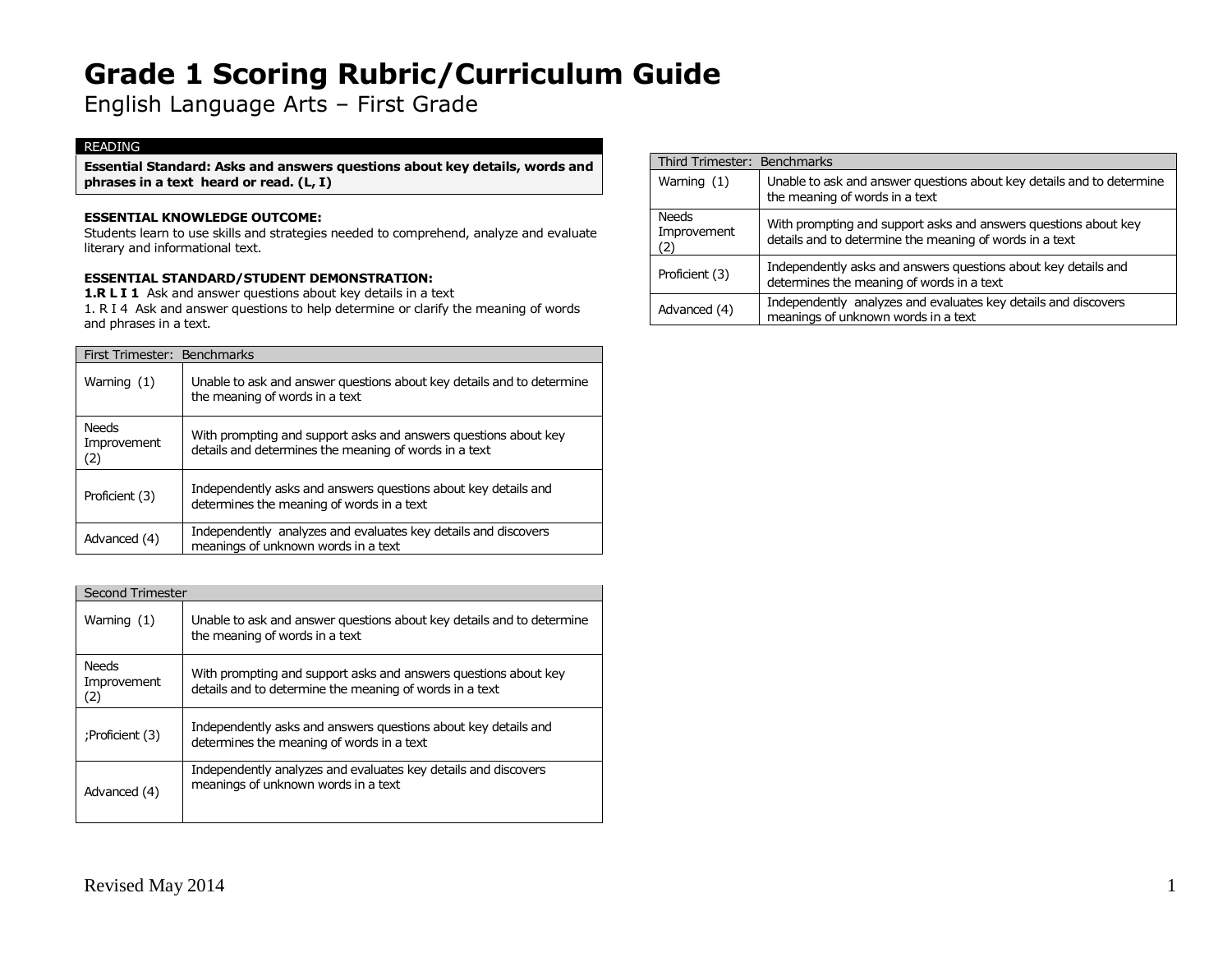English Language Arts – First Grade

### READING

**Essential Standard: Retells stories heard or read. (L)**

#### **ESSENTIAL STANDARD/STUDENT DEMONSTRATION:**

1.RL.2 Retell stories including key details and demonstrate understanding of their central message or lesson

1.RL.6 Identify who is telling the story at various points in a text

| First Trimester: Benchmarks |                                                                                                                                                                                                                             |
|-----------------------------|-----------------------------------------------------------------------------------------------------------------------------------------------------------------------------------------------------------------------------|
| Warning $(1)$               | Unable to retell familiar stories including key details and to<br>demonstrate understanding of their central message or<br>lesson; unable to identify who is telling the story at various<br>points in a text               |
| Needs Improvement (2)       | With prompting and support, retells familiar stories including<br>key details, demonstrates an understanding of their central<br>message or lesson and identifies who is telling the story at<br>various points in the text |
| Proficient (3)              | Independently retells familiar stories including key details<br>and demonstrates an understanding of their central message<br>or lesson, identifies who is telling the story at various points<br>in the text               |
| Advanced (4)                | Independently analyzes and evaluates text ie. compares<br>central message, rewrites endings or critiques text                                                                                                               |

| Second Trimester: Benchmarks |                                                                                                                                                                                                                             |
|------------------------------|-----------------------------------------------------------------------------------------------------------------------------------------------------------------------------------------------------------------------------|
| Warning $(1)$                | Unable to retell familiar stories including key details and to<br>demonstrate understanding of their central message or<br>lesson; unable to identify who is telling the story at various<br>points in a text               |
| Needs Improvement (2)        | With prompting and support, retells familiar stories including<br>key details, demonstrates an understanding of their central<br>message or lesson and identifies who is telling the story at<br>various points in the text |
| Proficient (3)               | Independently retells familiar stories including key details<br>and demonstrates an understanding of their central message<br>or lesson, identifies who is telling the story at various points<br>in the text               |
| Advanced (4)                 | Independently analyzes and evaluates text ie. compares<br>central message, rewrites endings or critiques text                                                                                                               |

|  | Third Trimester: Benchmarks |                                                                                                                                                                                                                            |
|--|-----------------------------|----------------------------------------------------------------------------------------------------------------------------------------------------------------------------------------------------------------------------|
|  | Warning (1)                 | Unable to retell familiar stories including key details and to<br>demonstrate understanding of their central message or<br>lesson; unable to identify who is telling the story at various<br>points in a text              |
|  | Needs Improvement (2)       | With prompting and support, retells familiar stories including<br>key details, demonstrates an understanding of their central<br>message or lesson and identify who is telling the story at<br>various points in the text. |
|  | Proficient (3)              | Independently retells familiar stories including key details<br>and demonstrates an understanding of their central message<br>or lesson, identifies who is telling the story at various points<br>in the text.             |
|  | Advanced (4)                | Independently analyzes and evaluates text ie. compares<br>central message, rewrites endings or critiques text                                                                                                              |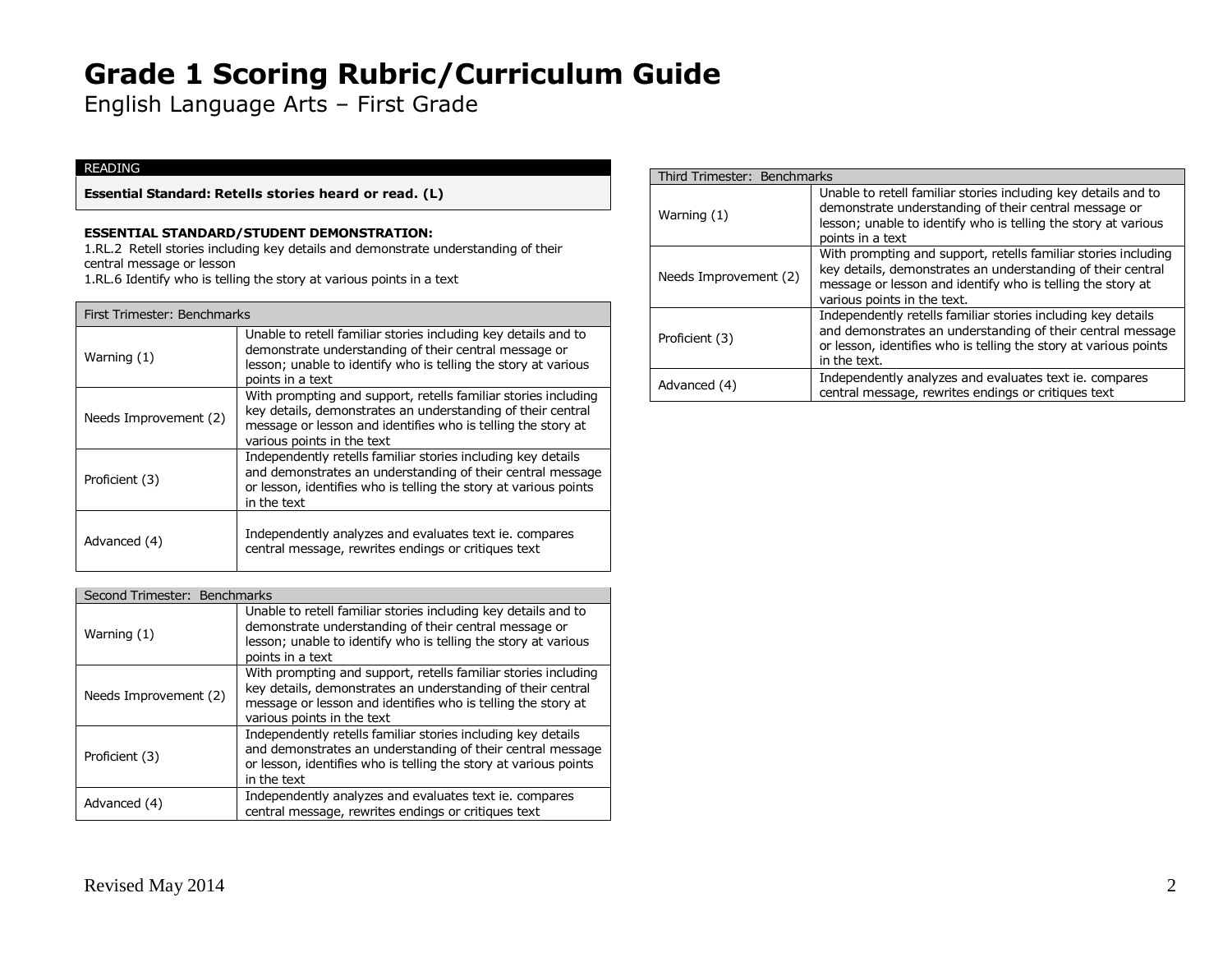English Language Arts – First Grade

#### READING

**Essential Standard: Identifies main topic and retells key details of text heard or read. (I)**

### **ESSENTIAL STANDARD/STUDENT DEMONSTRATION:**

1.RI 2: Identify the main topic and retell key details of a text.

1.RI 8: Identify the reasons an author gives to support points in a text.

|                       | First Trimester: Benchmarks                                                                                                                                         |  |  |
|-----------------------|---------------------------------------------------------------------------------------------------------------------------------------------------------------------|--|--|
| Warning (1)           | Unable to identify the main topic and retell key details of a<br>text                                                                                               |  |  |
| Needs Improvement (2) | With prompting and support, identifies the main topic and<br>retells key details of a text                                                                          |  |  |
| Proficient (3)        | Independently identifies the main topic and retells key<br>details of a text                                                                                        |  |  |
| Advanced (4)          | Independently compares and contrasts main topics and key<br>details from different selections. Uses inference and<br>responds critically to questions based on text |  |  |

| Second Trimester: Benchmarks |                                                                                                                                                                        |  |
|------------------------------|------------------------------------------------------------------------------------------------------------------------------------------------------------------------|--|
| Warning (1)                  | Unable to identify the main topic and retell key details of a<br>text                                                                                                  |  |
| Needs Improvement (2)        | With prompting and support, identifies the main topic and<br>retells key details of a text                                                                             |  |
| Proficient (3)               | Independently identifies the main topic and retells key<br>details of a text                                                                                           |  |
| Advanced (4)                 | Independently compares and contrasts main topics and key<br>details from different selections and uses inference and<br>responds critically to questions based on text |  |

#### Third Trimester: Benchmarks Warning (1) Unable to identify the main topic and retell key details of a text and identify the reasons an author gives to support points in a text Needs Improvement (2) With prompting and support identifies the main topic and retells key details of a text; identifes the reasons an author gives to support points in a text Proficient (3) Independently identifies the main topic and retells key details of a text; identifies the reasons an author gives to support points in a text Advanced (4) Independently compares and contrasts main topics and key details from different selections and uses inference and responds critically to questions based on text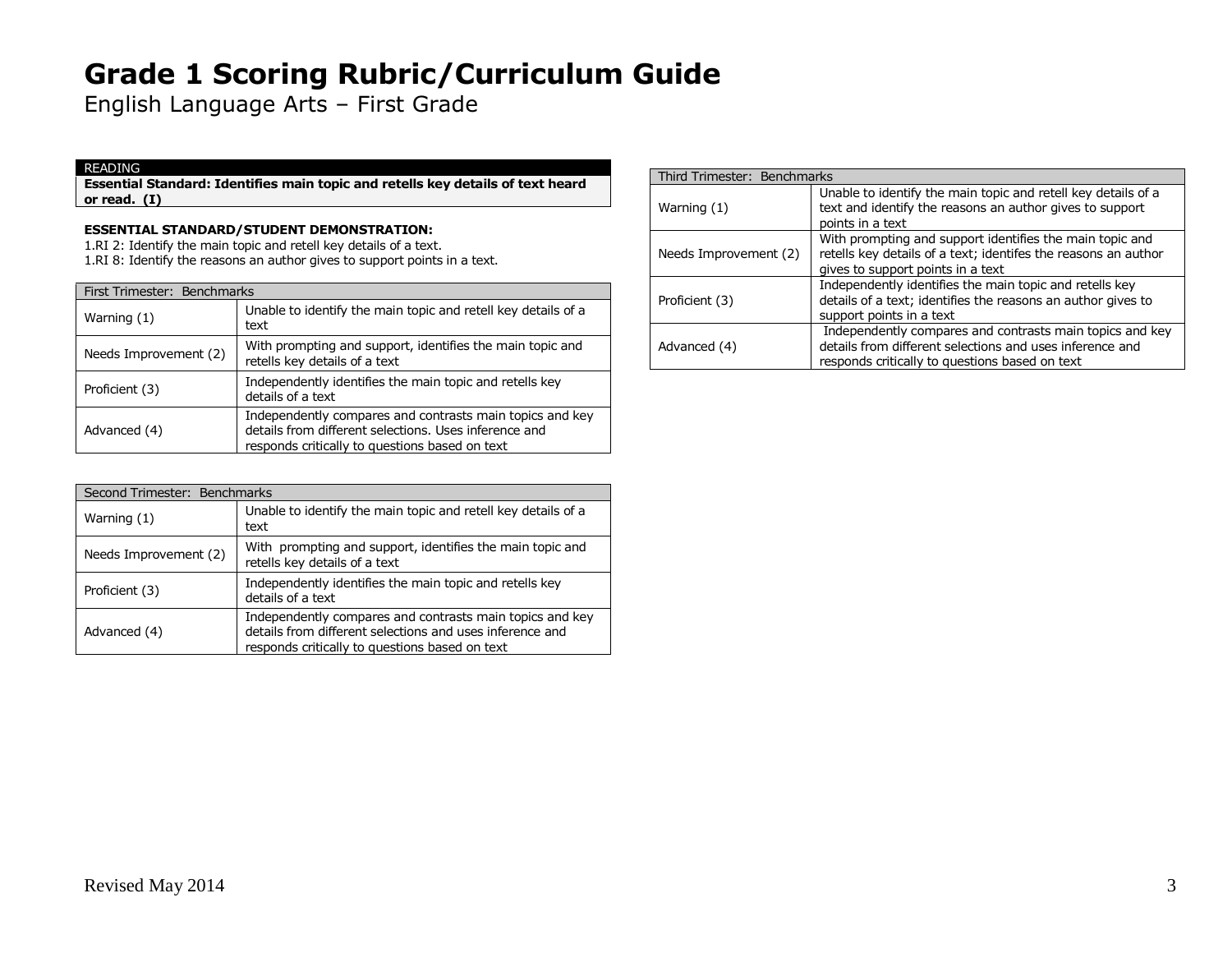English Language Arts – First Grade

#### READING

**Essential Standard: Describes and compares characters, settings, and events within a story and between two stories (L)**

### **ESSENTIAL STANDARD/STUDENT DEMONSTRATION:**

1.RL. 3: Describe and compare characters, setting and major events in a story. 1.RL. 9: Compare and contrast the adventures and experiences of characters in stories.

| First Trimester: Benchmarks        |                                                                                                              |
|------------------------------------|--------------------------------------------------------------------------------------------------------------|
| Warning (1)                        | Unable to describe and compare characters, setting and major events<br>in a story                            |
| <b>Needs</b><br>Improvement<br>(2) | With prompting and support, describes and compares characters,<br>setting and major events in a story        |
| Proficient (3)                     | Independently describes and compares characters, setting and major<br>events in a story                      |
| Advanced (4)                       | Independently describes characters, setting, and /or elements of plot<br>using colorful descriptive language |

| Second Trimester: Benchmarks       |                                                                                                             |  |
|------------------------------------|-------------------------------------------------------------------------------------------------------------|--|
| Warning $(1)$                      | Unable to describe and compares characters, setting and major<br>events in a story                          |  |
| <b>Needs</b><br>Improvement<br>(2) | With prompting and support, describes and compares characters,<br>setting and major events in a story       |  |
| Proficient (3)                     | Independently describes and compares characters, setting and major<br>events in a story                     |  |
| Advanced (4)                       | Independently describes characters, setting, and/or elements of plot<br>using colorful descriptive language |  |

| Third Trimester: Benchmarks |                                                                                                                                                                                                                                                            |
|-----------------------------|------------------------------------------------------------------------------------------------------------------------------------------------------------------------------------------------------------------------------------------------------------|
| Warning (1)                 | Unable to identify and compare characters, setting and major events<br>in a story and unable to compare and contrast the adventures and<br>experiences of characters in familiar stories                                                                   |
| Needs                       | With prompting and support, identifies and compares characters,                                                                                                                                                                                            |
| Improvement<br>2)           | setting and major events in a story and compare and contrast the<br>adventures and experiences of characters in familiar stories                                                                                                                           |
| Proficient (3)              | Independently identifies and compares characters, setting and major<br>events in a story and compares and contrasts the adventures and<br>experiences of characters in familiar stories                                                                    |
| Advanced (4)                | Independently identifies characters, setting, and/or elements of plot<br>using colorful descriptive language. Compares and contrasts the<br>adventures and experience of characters in familiar stories and makes<br>connections to other stories and self |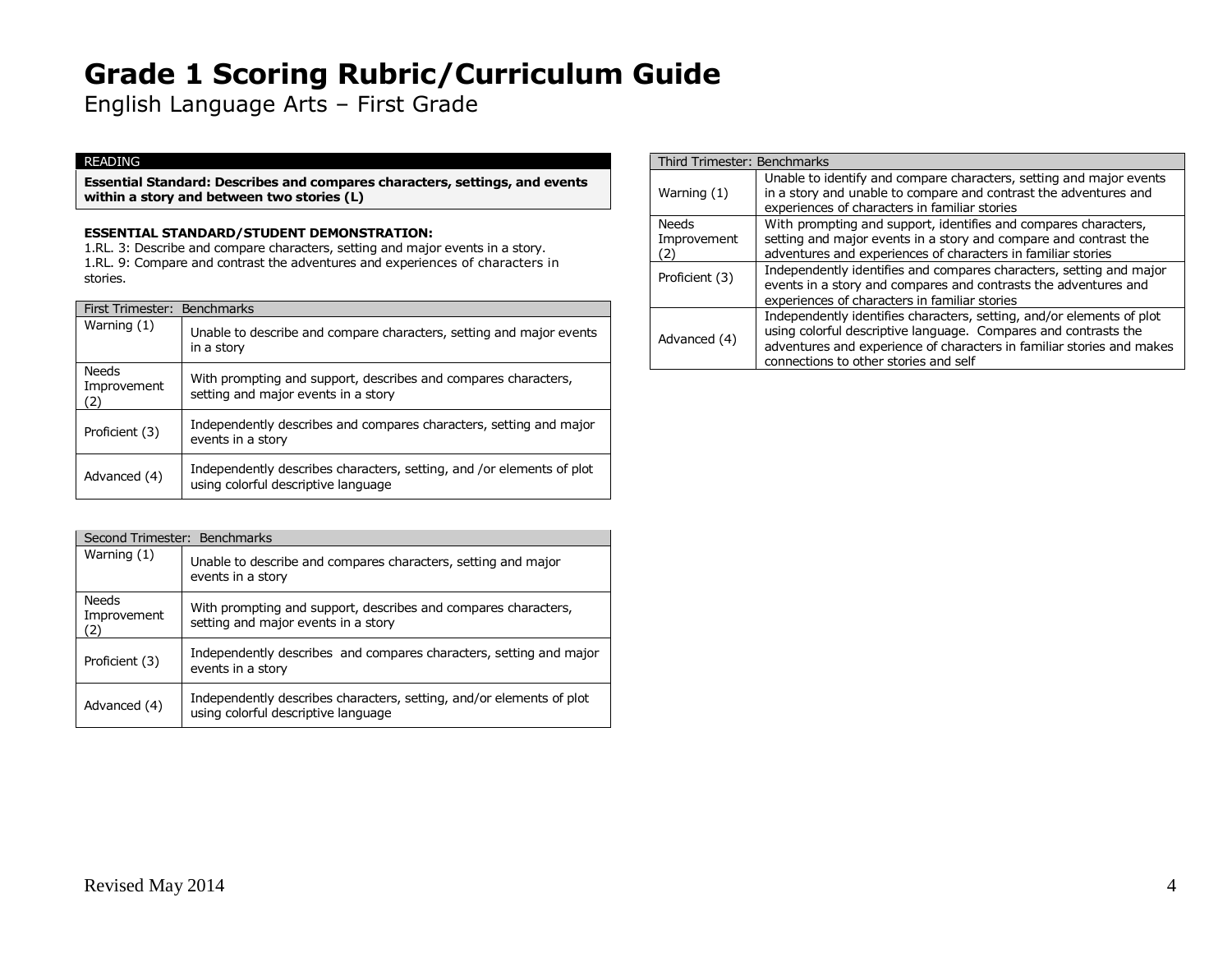English Language Arts – First Grade

#### READING

**Essential Standard: Describes connections within a text (I)**

#### **ESSENTIAL STANDARD/STUDENT DEMONSTRATION:**

1.RI. 3 Describe the connections between two individuals, events, ideas or pieces of information in a text.

#### First Trimester: Benchmarks

| Warning (1)           | Unable to describe the connection between two individuals,<br>events, ideas, or pieces of information in a text                                    |
|-----------------------|----------------------------------------------------------------------------------------------------------------------------------------------------|
| Needs Improvement (2) | With substantial prompting and support describes the<br>connection between two individuals, events, ideas, or pieces<br>of information in a text   |
| Proficient (3)        | With prompting and support, consistently describes the<br>connection between two individuals, events, ideas, or pieces<br>of information in a text |
| Advanced (4)          | Independently, describes the connection between two<br>individuals, events, ideas, or pieces of information in a text                              |

| Second Trimester: Benchmarks |                                                                                                                                                   |
|------------------------------|---------------------------------------------------------------------------------------------------------------------------------------------------|
| Warning $(1)$                | With substantial prompting and support describes the<br>connection between two individuals, events, ideas, or pieces<br>of information in a text  |
| Needs Improvement (2)        | With prompting and support consistently describes the<br>connection between two individuals, events, ideas, or pieces<br>of information in a text |
| Proficient (3)               | Independently describes the connection between two<br>individuals, events, ideas, or pieces of information in a text                              |
| Advanced (4)                 | Justifies or evaluates the connection between two<br>individuals, events, ideas, or pieces of information in a text                               |

| Third Trimester: Benchmarks |                                                                                                                                                   |
|-----------------------------|---------------------------------------------------------------------------------------------------------------------------------------------------|
| Warning (1)                 | With substantial prompting and support describes the<br>connection between two individuals, events, ideas, or pieces<br>of information in a text. |
| Needs Improvement (2)       | With prompting and support consistently describes the<br>connection between two individuals, events, ideas, or pieces<br>of information in a text |
| Proficient (3)              | Independently describes the connection between two<br>individuals, events, ideas, or pieces of information in a text                              |
| Advanced (4)                | Justifies or evaluates the connection between two<br>individuals, events, ideas, or pieces of information in a text                               |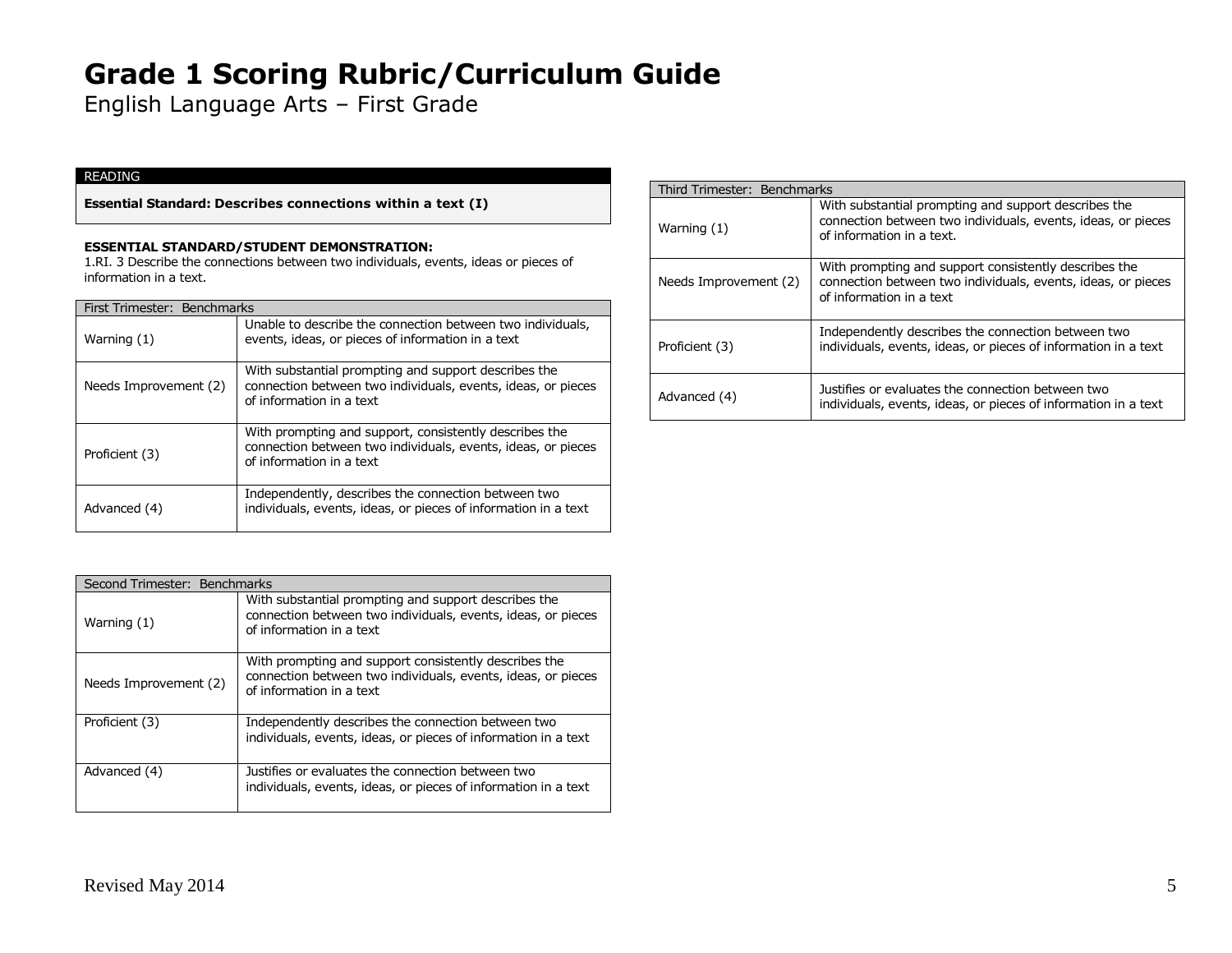English Language Arts – First Grade

### READING

**Essential Standard: Identifies similarities and differences between two texts on the same topic (I)**

#### **ESSENTIAL STANDARD/STUDENT DEMONSTRATION:**

1.RI 9: Identify basic similarities in and differences between two texts on the same topic (e.g. in illustrations, descriptions or procedures)

First Trimester: Benchmarks

Not assessed this trimester

| Second Trimester: Benchmarks |                                                                                                           |  |
|------------------------------|-----------------------------------------------------------------------------------------------------------|--|
| Warning (1)                  | Unable to identify similarities and differences between<br>two texts on the same topic                    |  |
| Needs Improvement (2)        | With prompting and support identifies similarities and<br>differences between two texts on the same topic |  |
| Proficient (3)               | Independently identifies similarities and differences<br>between two texts on the same topic              |  |
| Advanced (4)                 | Independently identifies similarities and differences<br>between many texts on the same topic             |  |

| Third Trimester: Benchmarks |                       |                                                                                                           |
|-----------------------------|-----------------------|-----------------------------------------------------------------------------------------------------------|
|                             | Warning $(1)$         | Unable to identify similarities and differences between<br>two texts on the same topic                    |
|                             | Needs Improvement (2) | With prompting and support identifies similarities and<br>differences between two texts on the same topic |
|                             | Proficient (3)        | Independently identifies similarities and differences<br>between two texts on the same topic              |
|                             | Advanced (4)          | Independently identifies similarities and differences<br>between many texts on the same topic             |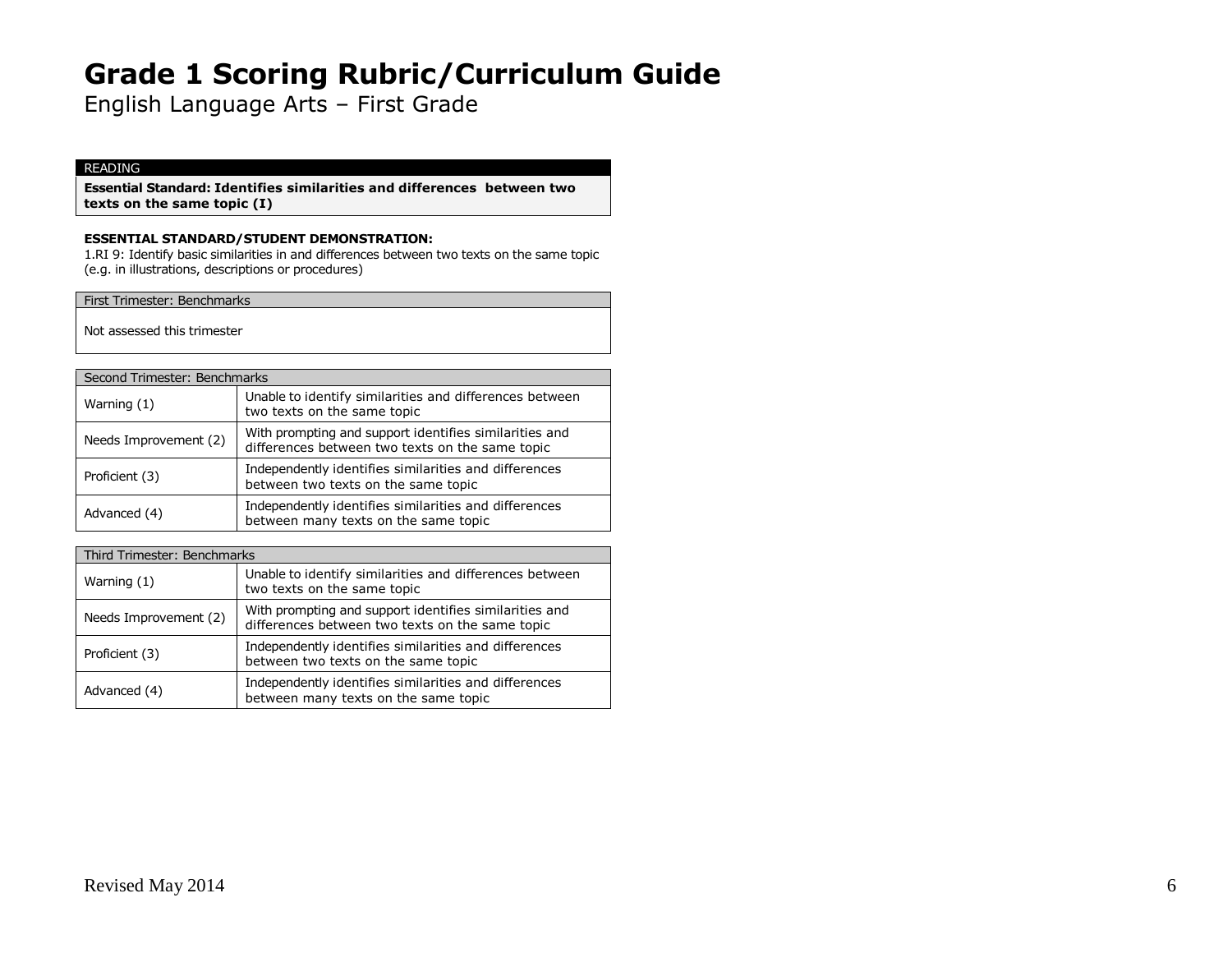English Language Arts – First Grade

#### READING

**Essential Standard: Identifies and explains characteristics of various types of texts (L, I)**

#### **ESSENTIAL STANDARD/STUDENT DEMONSTRATION:**

1.RL MA8A: Identify characteristics commonly shared by folktales and fairy tales 1.RL 5: Explain major differences between books that tell stories and books that give information, drawing on a wide reading of a range of text types 1.RI 5: Know and use various text features (e.g. headings, tables of contents, glossaries, electronic menus, icons) to locate key facts in a text.

| First Trimester: Benchmarks |                                                                                                        |  |
|-----------------------------|--------------------------------------------------------------------------------------------------------|--|
| Warning $(1)$               | Unable to identify characteristics commonly shared by<br>folktales and fairy tales.                    |  |
| Needs Improvement (2)       | With prompting and support identifies characteristics<br>commonly shared by folktales and fairy tales. |  |
| Proficient (3)              | Independently identifies characteristics commonly shared by<br>folktales and fairy tales.              |  |
| Advanced (4)                | Independently creates folktales and fairy tales using the<br>characteristics.                          |  |

| Second Trimester: Benchmarks |                                                                                                                                                                       |  |  |
|------------------------------|-----------------------------------------------------------------------------------------------------------------------------------------------------------------------|--|--|
| Warning (1)                  | Unable to identify major differences between narrative and<br>expository text.                                                                                        |  |  |
| Needs Improvement (2)        | With prompting and support identifies major differences<br>between narrative and expository text.                                                                     |  |  |
| Proficient (3)               | Identifies major differences between narrative and<br>expository text.                                                                                                |  |  |
| Advanced (4)                 | Independently compares and contrasts various types of text<br>using the characteristics of each genre.                                                                |  |  |
|                              | Third Trimester: Benchmarks                                                                                                                                           |  |  |
| Warning (1)                  | Unable to identify major differences between narrative and<br>expository text. Unable to know and use various text<br>features.                                       |  |  |
| Needs Improvement (2)        | With prompting and support identifies major differences<br>between narrative and expository text. With prompting and<br>support knows and uses various text features. |  |  |
| Proficient (3)               | Independently identifies major differences between narrative<br>and expository text. Knows and uses various text features.                                            |  |  |
| Advanced (4)                 | Independently compares and contrasts various types of text<br>using the characteristics of each genre. Differentiates<br>between and uses various text features.      |  |  |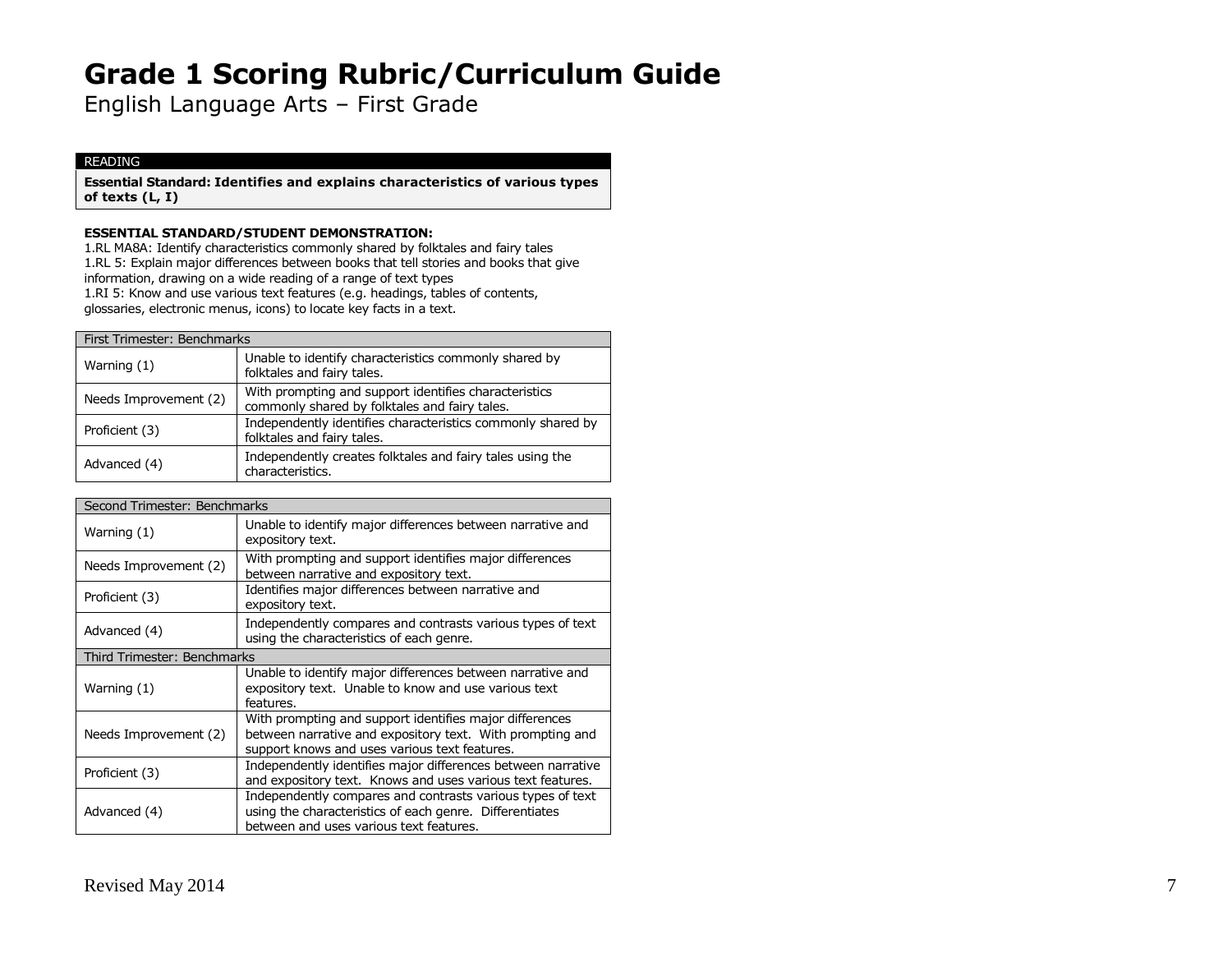English Language Arts – First Grade

### READING

**Essential Standard: Distinguishes between and use information provided by pictures and text to describe key ideas (I)**

### **ESSENTIAL STANDARD/STUDENT DEMONSTRATION:**

1.RI 6 Distinguishes between information provide by pictures or other illustrations and information provided by words in a text.

1.RI.7 Uses illustrations and details in a text to describe its key ideas.

| First Trimester: Benchmarks     |                                                                                                                                                                                                                                      |
|---------------------------------|--------------------------------------------------------------------------------------------------------------------------------------------------------------------------------------------------------------------------------------|
| Warning $(1)$                   | Unable to distinguish between information provided by pictures or<br>other illustrations and information provided by words in a text                                                                                                 |
| <b>Needs</b><br>Improvement (2) | With prompting and support distinguishes between information<br>provided by pictures or other illustrations and information provided<br>by words in a text                                                                           |
| Proficient (3)                  | Independently distinguishes between information provided by<br>pictures or other illustrations and information provided by words in<br>a text                                                                                        |
| Advanced (4)                    | Judges and explains which information is most helpful in<br>understanding the text (written or illustrated). Composes new<br>additional information about the same topic that could be included<br>in a text(written or illustrated) |

| Second Trimester: Benchmarks |                                                                                                                                                |
|------------------------------|------------------------------------------------------------------------------------------------------------------------------------------------|
| Warning $(1)$                | Unable to use illustrations and details in a text to describe its key<br>ideas                                                                 |
| Needs<br>Improvement (2)     | With prompting and support uses illustrations and details in a text<br>to describe its key ideas                                               |
| Proficient (3)               | Independently uses illustrations and details in a text to describe its<br>key ideas                                                            |
| Advanced (4)                 | Independently evaluates and ranks key illustrations and details in<br>order of effectiveness in helping the reader understand the main<br>idea |

|                          | Third Trimester: Benchmarks                                                                                                                    |  |
|--------------------------|------------------------------------------------------------------------------------------------------------------------------------------------|--|
| Warning $(1)$            | Unable to use illustrations and details in a text to describe its key<br>ideas                                                                 |  |
| Needs<br>Improvement (2) | With prompting and support uses illustrations and details in a text<br>to describe its key ideas                                               |  |
| Proficient (3)           | Independently uses illustrations and details in a text to describe its<br>key ideas                                                            |  |
| Advanced (4)             | Independently evaluates and ranks key illustrations and details in<br>order of effectiveness in helping the reader understand the main<br>idea |  |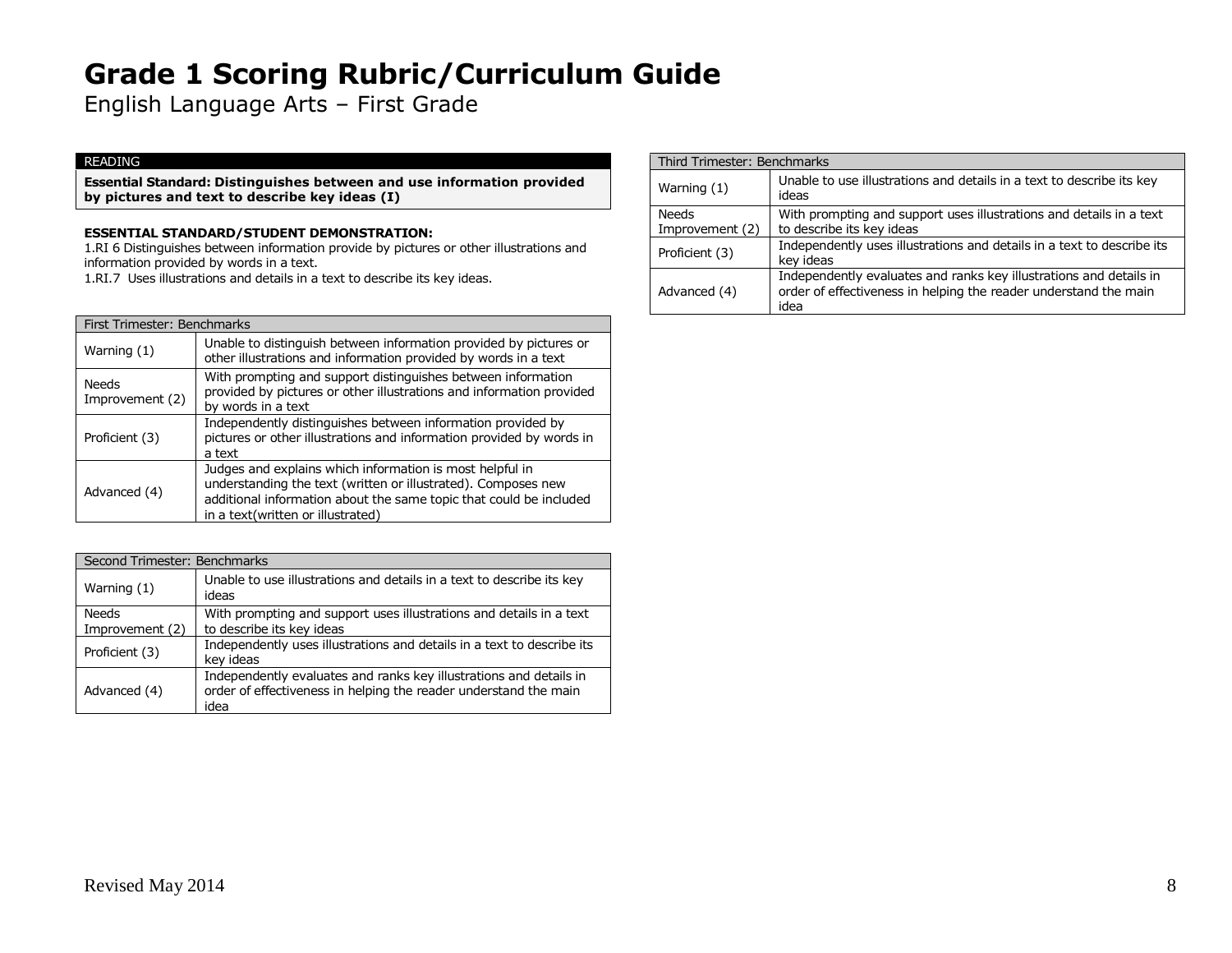English Language Arts – First Grade

### READING

**Essential Standard: Identifies words /phrases in stories and poems that suggest feelings or appeal to the senses (L)**

### **ESSENTIAL STANDARD/STUDENT DEMONSTRATION:**

1.RL 4 Identify words and phrases in stories and poems that suggest feelings or appeal to the senses

**1.**RL 10 With prompting and support read prose and poetry of appropriate complexity for grade 1

| First Trimester: Benchmarks |                                                                                                        |
|-----------------------------|--------------------------------------------------------------------------------------------------------|
| Warning (1)                 | Unable to read prose and poetry of appropriate complexity<br>for grade 1                               |
| Needs Improvement (2)       | With substantial prompting and support reads prose and<br>poetry of appropriate complexity for grade 1 |
| Proficient (3)              | With prompting and support reads prose and poetry of<br>appropriate complexity for grade 1             |
| Advanced (4)                | Independently reads prose and poetry of appropriate<br>complexity for grade 1                          |

| Second Trimester: Benchmarks |                                                                                                                                                                                                                  |
|------------------------------|------------------------------------------------------------------------------------------------------------------------------------------------------------------------------------------------------------------|
| Warning (1)                  | Unable to read prose and poetry of appropriate complexity<br>for grade 1 and to identify words and phrases in stories and<br>poems that suggest feelings or appeal to the senses                                 |
| Needs Improvement (2)        | With substantial prompting and support reads prose and<br>poetry of appropriate complexity for grade 1 and identifies<br>words and phrases in stories and poems that suggest<br>feelings or appeal to the senses |
| Proficient (3)               | With prompting and support reads prose and poetry of<br>appropriate complexity for grade 1 and identifies words and<br>phrases in stories and poems that suggest feelings or appeal<br>to the senses             |
| Advanced (4)                 | Independently reads prose and poetry of appropriate<br>complexity for grade 1 and identifies words and phrases in<br>stories and poems that suggest feelings or appeal to the<br>senses                          |

|                       | Third Trimester: Benchmarks                                                                                                                                                                                        |  |
|-----------------------|--------------------------------------------------------------------------------------------------------------------------------------------------------------------------------------------------------------------|--|
| Warning (1)           | Unable to read prose and poetry of appropriate complexity<br>for grade 1 and to identify words and phrases in stories and<br>poems that suggest feelings or appeal to the senses                                   |  |
| Needs Improvement (2) | With substantial prompting and support reads prose and<br>poetry of appropriate complexity for grade 1 and identifes<br>words and phrases in stories and poems that suggest<br>feelings or appeal to the senses    |  |
| Proficient (3)        | With prompting and support reads prose and poetry of<br>appropriate complexity for grade 1 and independently<br>identifies words and phrases in stories and poems that<br>suggest feelings or appeal to the senses |  |
| Advanced (4)          | Independently reads prose and poetry of appropriate<br>complexity for grade 1 and composes new words and<br>phrases in stories and poems that suggest feelings or appeal<br>to the senses                          |  |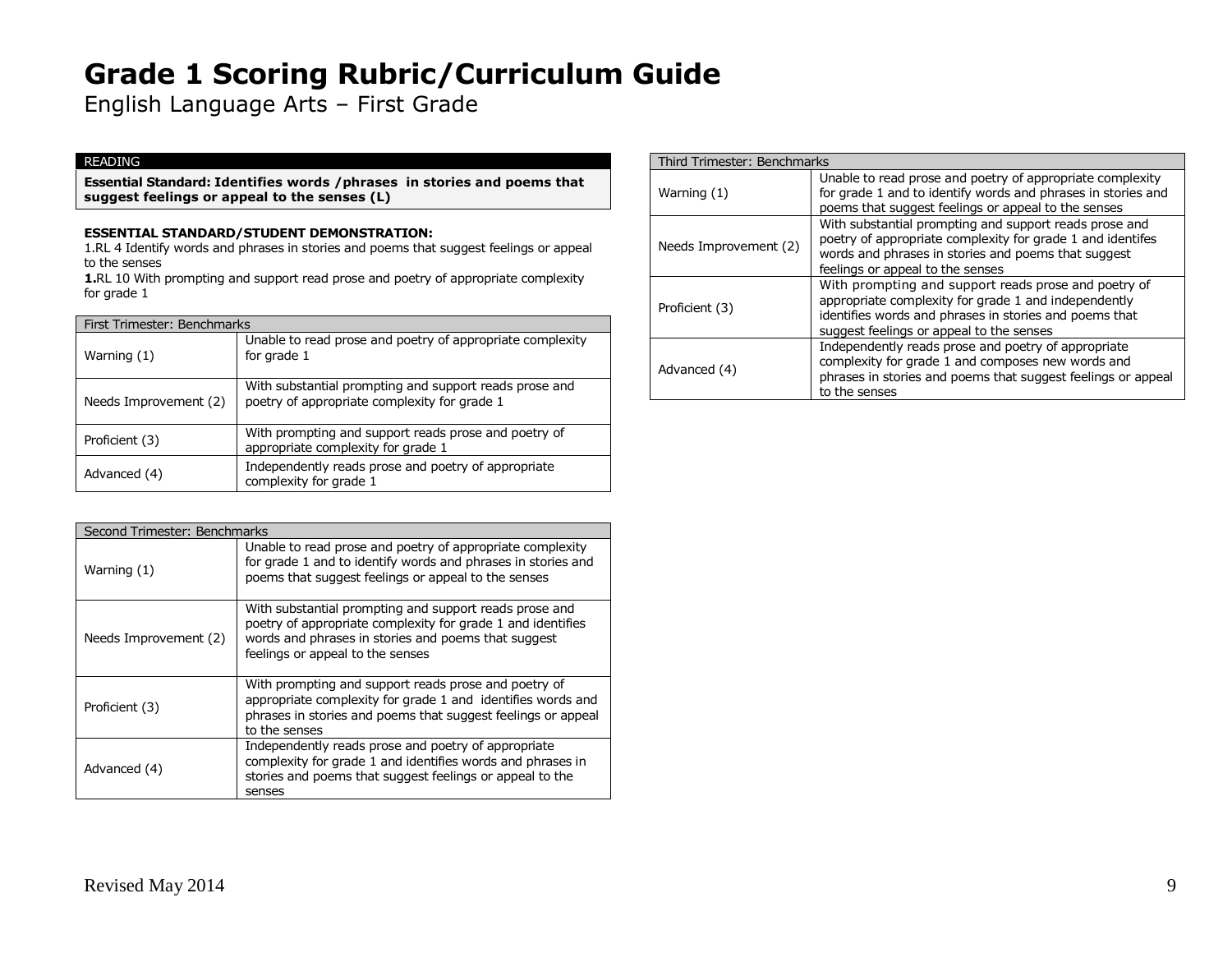English Language Arts – First Grade

### FOUNDATIONAL SKILLS

**Essential Standard: Recognizes the distinguishing features of a sentence when reading grade level text**

#### **ESSENTIAL KNOWLEDGE OUTCOME:**

Students learn and use skills and strategies needed to comprehend literary and informational text.

#### **ESSENTIAL STANDARD/STUDENT DEMONSTRATION:**

1.RF.1 Demonstrate understanding of the organization and basic features of print . a. Recognize the distinguishing features of a sentence (e.g. first word, capitalization, ending punctuation).

| First Trimester: Benchmarks |                                                                                                                                                         |
|-----------------------------|---------------------------------------------------------------------------------------------------------------------------------------------------------|
| Warning $(1)$               | Unable to recognize the distinguishing features of a sentence<br>including capitalization of the first word and ending punctuation                      |
| Needs<br>Improvement (2)    | With prompting and support recognizes the distinguishing features<br>of a sentence including capitalization of the first word and ending<br>punctuation |
| Proficient (3)              | Independently recognizes the distinguishing features of a sentence<br>including capitalization of the first word and ending punctuation                 |
| Advanced (4)                | Independently applies the distinguishing features of complex<br>sentences                                                                               |

| Second Trimester: Benchmarks |                                                                                                                                                         |
|------------------------------|---------------------------------------------------------------------------------------------------------------------------------------------------------|
| Warning $(1)$                | Unable to recognize the distinguishing features of a sentence<br>including capitalization of the first word and ending punctuation                      |
| Needs<br>Improvement (2)     | With prompting and support recognizes the distinguishing features<br>of a sentence including capitalization of the first word and ending<br>punctuation |
| Proficient (3)               | Independently recognizes the distinguishing features of a sentence<br>including capitalization of the first word and ending punctuation                 |
| Advanced (4)                 | Independently applies the distinguishing features of complex<br>sentences                                                                               |

|                                 | Third Trimester: Benchmarks                                                                                                                             |  |
|---------------------------------|---------------------------------------------------------------------------------------------------------------------------------------------------------|--|
| Warning $(1)$                   | Unable to recognize the distinguishing features of a sentence<br>including capitalization of the first word and ending punctuation                      |  |
| <b>Needs</b><br>Improvement (2) | With prompting and support recognizes the distinguishing features<br>of a sentence including capitalization of the first word and ending<br>punctuation |  |
| Proficient (3)                  | Independently recognizes the distinguishing features of a sentence<br>including capitalization of the first word and ending punctuation                 |  |
| Advanced (4)                    | Independently applies the distinguishing features of complex<br>sentences                                                                               |  |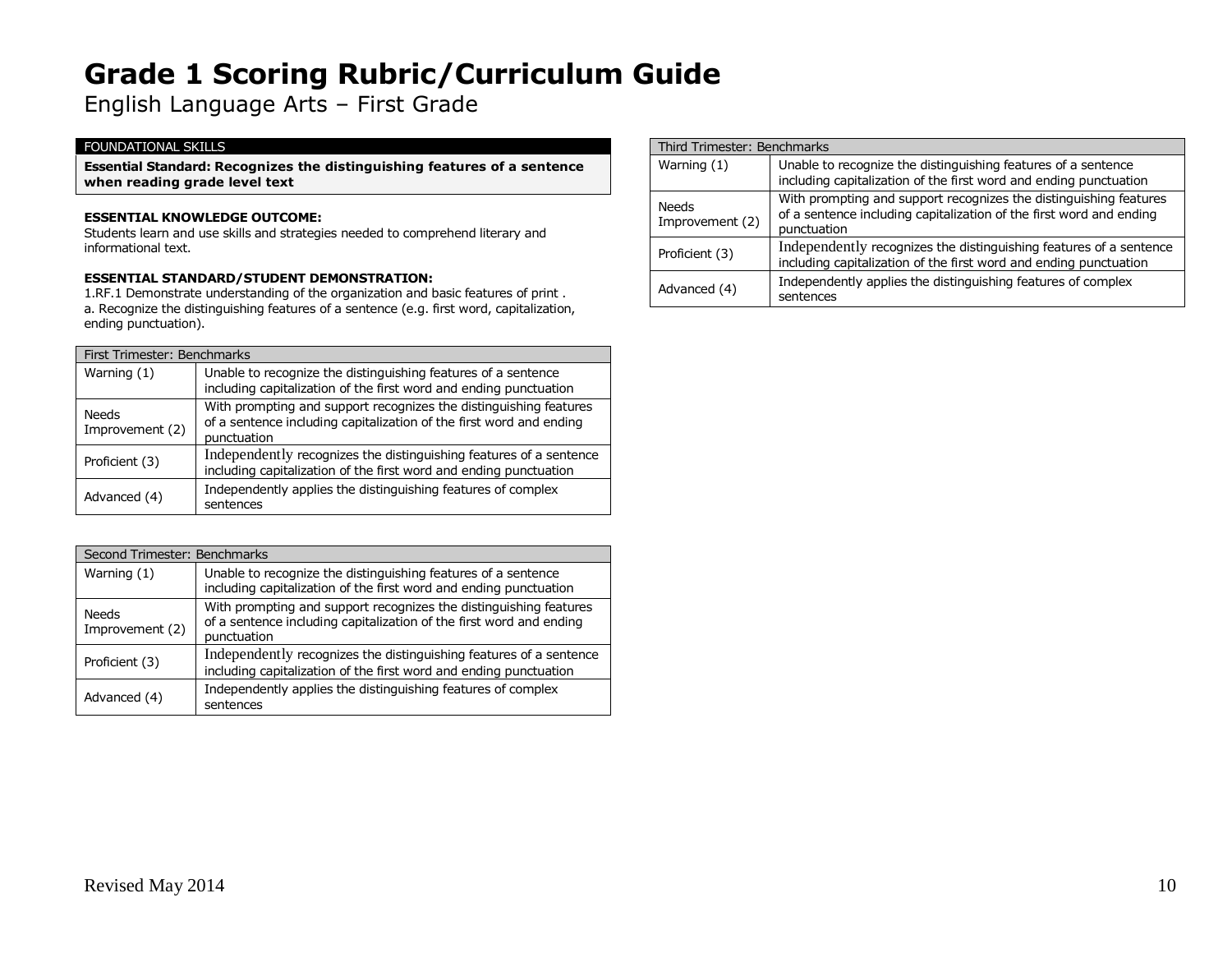English Language Arts – First Grade

### FOUNDATIONAL SKILLS

**Essential Standard: Demonstrates understanding of spoken words, syllables, and sounds (phonemes) when reading grade level text.**

### **ESSENTIAL STANDARD/STUDENT DEMONSTRATION:**

1.RF.2:

a. Distinguish long from short vowel sounds in spoken single- syllable words b. Orally produce single syllable words by blending sounds (phonemes), including

consonant blends.

c. Isolate and pronounce initial , medial vowel, and final sounds (phonemes) in spoken single-syllable words

d. Segment spoken single-syllable words into their complete sequence of individual sounds (phonemes)

| First Trimester: Benchmarks |                                                                                                                                                                                    |
|-----------------------------|------------------------------------------------------------------------------------------------------------------------------------------------------------------------------------|
| Warning (1)                 | Unable to isolate and pronounce initial, medial vowel, and final<br>sounds in spoken single-syllable words and segment spoken<br>single-syllable words.                            |
| Needs<br>Improvement (2)    | With prompting and support is able to isolate and pronounce<br>initial, medial vowel, and final sounds in spoken single-syllable<br>words and segment spoken single-syllable words |
| Proficient (3)              | Independently is able to isolate and pronounce initial, medial<br>vowel, and final sounds in spoken single-syllable words and<br>segment spoken single-syllable words              |
| Advanced (4)                | Independently identifies two-syllable words                                                                                                                                        |

| Second Trimester: Benchmarks |                                                                                                                |
|------------------------------|----------------------------------------------------------------------------------------------------------------|
| Warning (1)                  | Unable to orally produce single syllable words by blending sounds<br>including consonant blends                |
| Needs                        | With prompting and support is able to orally produce single                                                    |
| Improvement (2)              | syllable words by blending sounds including consonant blends                                                   |
| Proficient (3)               | Independently is able to orally produce single syllable words by<br>blending sounds including consonant blends |
| Advanced (4)                 | Independently identifies multi-syllable words                                                                  |

| Third Trimester: Benchmarks     |                                                                                                          |
|---------------------------------|----------------------------------------------------------------------------------------------------------|
| Warning $(1)$                   | Unable to distinguish long from short vowel sounds in spoken<br>single-syllable words                    |
| <b>Needs</b><br>Improvement (2) | With prompting and support distinguishes long from short vowel<br>sounds in spoken single-syllable words |
| Proficient (3)                  | Independently distinguishes long from short vowel sounds in<br>spoken single-syllable words              |
| Advanced (4)                    | Independently identifies multi-syllable words                                                            |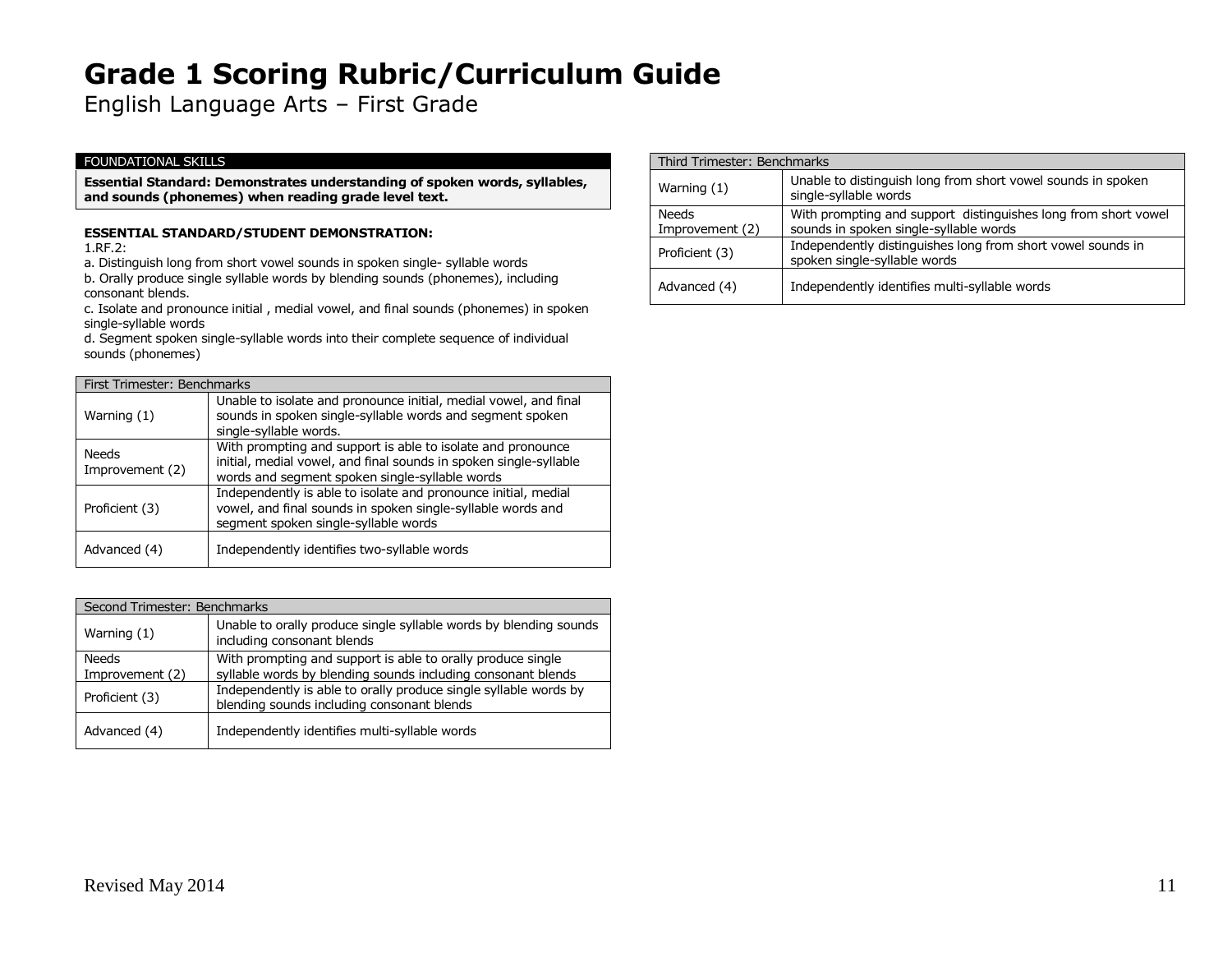English Language Arts – First Grade

### FOUNDATIONAL SKILLS

**Essential Standard: Knows and applies grade level phonics and word analysis skills in decoding words.**

### **ESSENTIAL STANDARD/STUDENT DEMONSTRATION:**

1.RF.3

- a. Know the spelling-sound correspondences for common consonant digraphs.
- b. Decode regularly spelled one-syllable words.
- c. Know final *-e* and common vowel team conventions for representing long vowel sounds.
- d. Use knowledge that every syllable must have a vowel sound to determine the number of syllables in a printed word.
- e. Decode two-syllable words following basic patterns by breaking the words into syllables.
- f. Read words with inflectional endings.

| First Trimester: Benchmarks |                                                                                                                                                |
|-----------------------------|------------------------------------------------------------------------------------------------------------------------------------------------|
| Warning (1)                 | Unable to identify the spelling sound correspondence of<br>consonant digraphs taught and decode regularly spelled<br>words                     |
| Needs Improvement (2)       | With prompting and support identifies the spelling sound<br>correspondence of consonant digraphs taught and decodes<br>regularly spelled words |
| Proficient (3)              | Independently identifies the spelling sound correspondence<br>of consonant digraphs taught and decodes regularly spelled<br>words              |
| Advanced (4)                | Independently applies complex word analysis skills                                                                                             |

| Second Trimester: Benchmarks |                                                                                                                           |
|------------------------------|---------------------------------------------------------------------------------------------------------------------------|
| Warning (1)                  | Unable to recognize the final -e and common vowel team<br>conventions for representing long vowel sounds and              |
| Needs Improvement (2)        | With prompting and support recognizes the final -e<br>common vowel team conventions for representing long<br>vowel sounds |
| Proficient (3)               | Independently recognizes the final -e and common vowel<br>team conventions for representing long vowel sounds             |
| Advanced (4)                 | Independently applies complex word analysis skills                                                                        |

| Third Trimester: Benchmarks |                                                                                                                                                                                            |
|-----------------------------|--------------------------------------------------------------------------------------------------------------------------------------------------------------------------------------------|
| Warning (1)                 | Unable to recognize that the number of vowel sounds<br>determines the number of syllables and to decode two<br>syllable words and read words with inflectional endings                     |
| Needs Improvement (2)       | With prompting and support recognizes that the number of<br>vowel sounds determines the number of syllables and<br>decodes two syllable words and reads words with inflectional<br>endings |
| Proficient (3)              | Independently recognizes that the number of vowel sounds<br>determines the number of syllables and decodes two syllable<br>words and reads words with inflectional endings                 |
| Advanced (4)                | Independently applies complex word analysis skills                                                                                                                                         |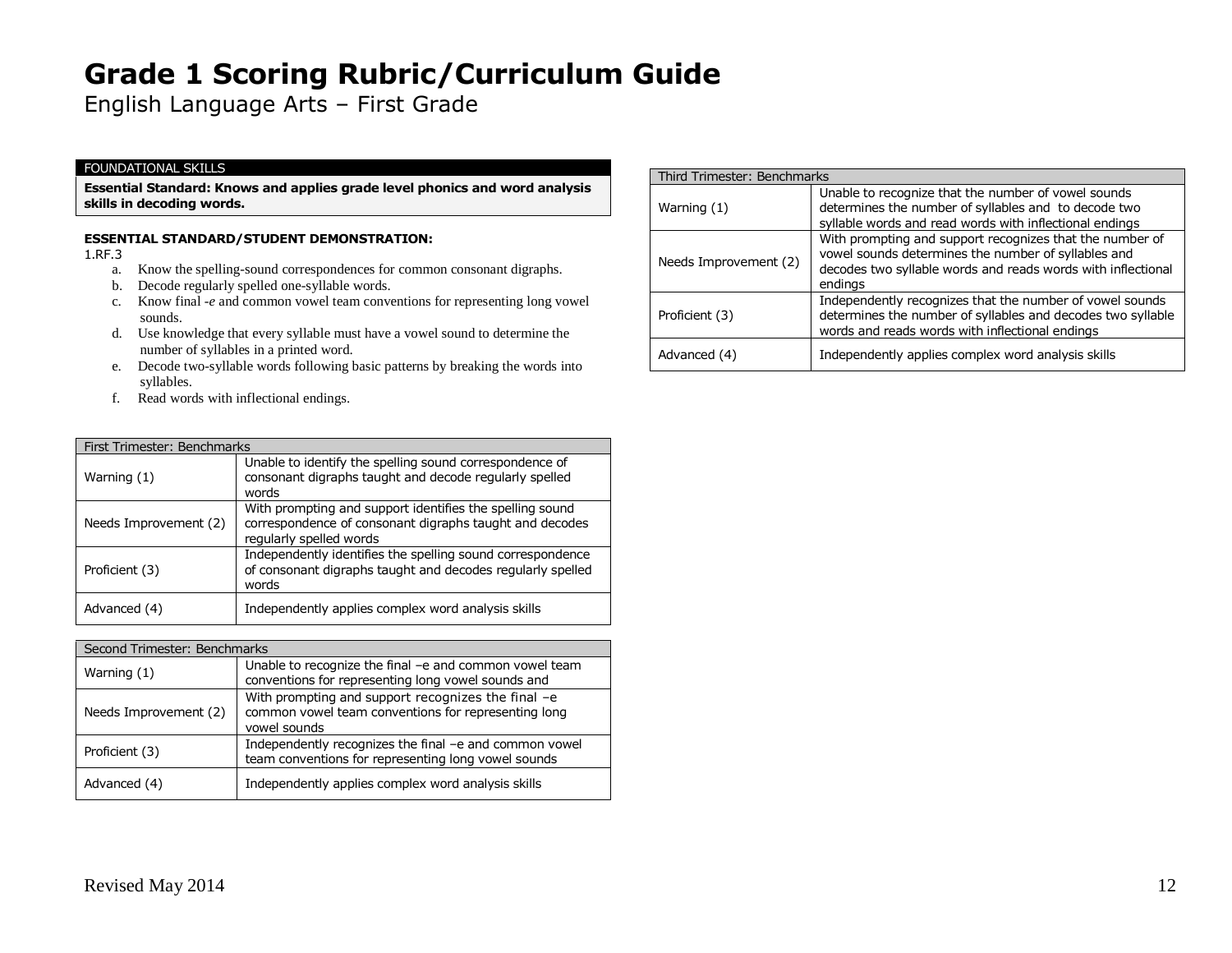English Language Arts – First Grade

### FOUNDATIONAL SKILLS

**Essential Standard: Reads grade appropriate irregularly spelled /high frequency words**

### **ESSENTIAL STANDARD/STUDENT DEMONSTRATION:**

1.RF.3:

Recognize and read grade appropriate irregularly spelled words.

| First Trimester: Benchmarks     |                                                                                 |
|---------------------------------|---------------------------------------------------------------------------------|
| Warning (1)                     | Unable to read grade appropriate irregularly spelled words                      |
| <b>Needs</b><br>Improvement (2) | With prompting and support reads grade appropriate irregularly<br>spelled words |
| Proficient (3)                  | Independently reads grade appropriate irregularly spelled words                 |
| Advanced (4)                    | Independently reads more complex words                                          |

| Second Trimester: Benchmarks |                                                                                 |
|------------------------------|---------------------------------------------------------------------------------|
| Warning (1)                  | Unable to read grade appropriate irregularly spelled words                      |
| Needs<br>Improvement (2)     | With prompting and support reads grade appropriate irregularly<br>spelled words |
| Proficient (3)               | Independently reads grade appropriate irregularly spelled words                 |
| Advanced (4)                 | Independently reads more complex words                                          |

| Third Trimester: Benchmarks |                                                                                 |
|-----------------------------|---------------------------------------------------------------------------------|
| Warning $(1)$               | Unable to read grade appropriate irregularly spelled words                      |
| Needs<br>Improvement (2)    | With prompting and support reads grade appropriate irregularly<br>spelled words |
| Proficient (3)              | Independently reads grade appropriate irregularly spelled words                 |
| Advanced (4)                | Independently reads more complex words                                          |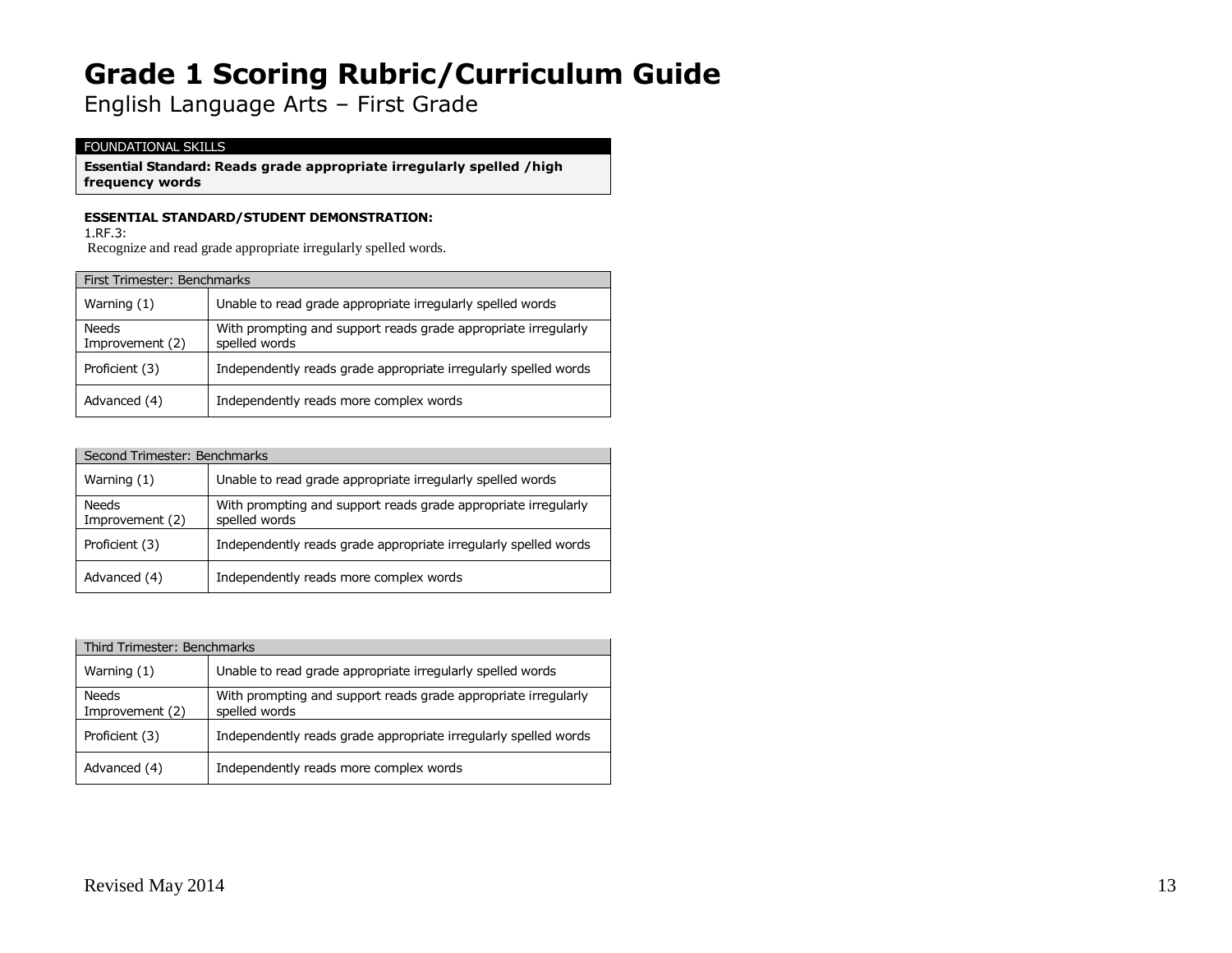English Language Arts – First Grade

#### FOUNDATIONAL SKILLS

**Essential Standard: Reads grade level text with sufficient accuracy and fluency to support comprehension**

#### **Essential Standard/Student Demonstration:**

- 1.RF.4: Read with sufficient accuracy and fluency to support comprehension.
- a. Read grade-level text with purpose and understanding.

b. Read grade-level text orally with accuracy, appropriate rate, and expression on successive readings.

c. Use context to confirm or self-correct word recognition and understanding, rereading as necessary

| First Trimester: Benchmarks |  |
|-----------------------------|--|
| Not assessed this trimester |  |

| Second Trimester: Benchmarks |                                                                                                                                                                                                                                                                    |
|------------------------------|--------------------------------------------------------------------------------------------------------------------------------------------------------------------------------------------------------------------------------------------------------------------|
| Warning (1)                  | Unable to read grade level text with accuracy and fluency to<br>demonstrate comprehension                                                                                                                                                                          |
| Needs<br>Improvement<br>(2)  | Reads grade level text at a rate that hinders their ability to<br>demonstrate comprehension. Does not use context to confirm or<br>self-correct to monitor comprehension.                                                                                          |
| Proficient (3)               | Independently reads grade level text at an appropriate rate with<br>accuracy and fluency to demonstrate comprehension. Uses<br>context to confirm or self-correct to monitor comprehension and<br>improves accuracy, rate, and expression with successive readings |
| Advanced (4)                 | Independently reads grade level text at an accelerated rate with<br>accuracy and fluency to demonstrate comprehension. Uses<br>context to confirm or self-correct to monitor comprehension                                                                         |

|                                    | Third Trimester: Benchmarks                                                                                                                                                                                                                                        |
|------------------------------------|--------------------------------------------------------------------------------------------------------------------------------------------------------------------------------------------------------------------------------------------------------------------|
| Warning $(1)$                      | Unable to read grade level text with accuracy and fluency to demonstrate<br>comprehension                                                                                                                                                                          |
| <b>Needs</b><br>Improvement<br>(2) | Reads grade level text at a rate that hinders their ability to demonstrate<br>comprehension. Does not use context to confirm or self-correct to monitor<br>comprehension.                                                                                          |
| Proficient (3)                     | Independently reads grade level text at an appropriate rate with accuracy<br>and fluency to demonstrate comprehension. Uses context to confirm or<br>self-correct to monitor comprehension and improves accuracy, rate, and<br>expression with successive readings |
| Advanced (4)                       | Independently reads grade level text at an accelerated rate with accuracy<br>and fluency to demonstrate comprehension. Uses context to confirm or<br>self-correct to monitor comprehension                                                                         |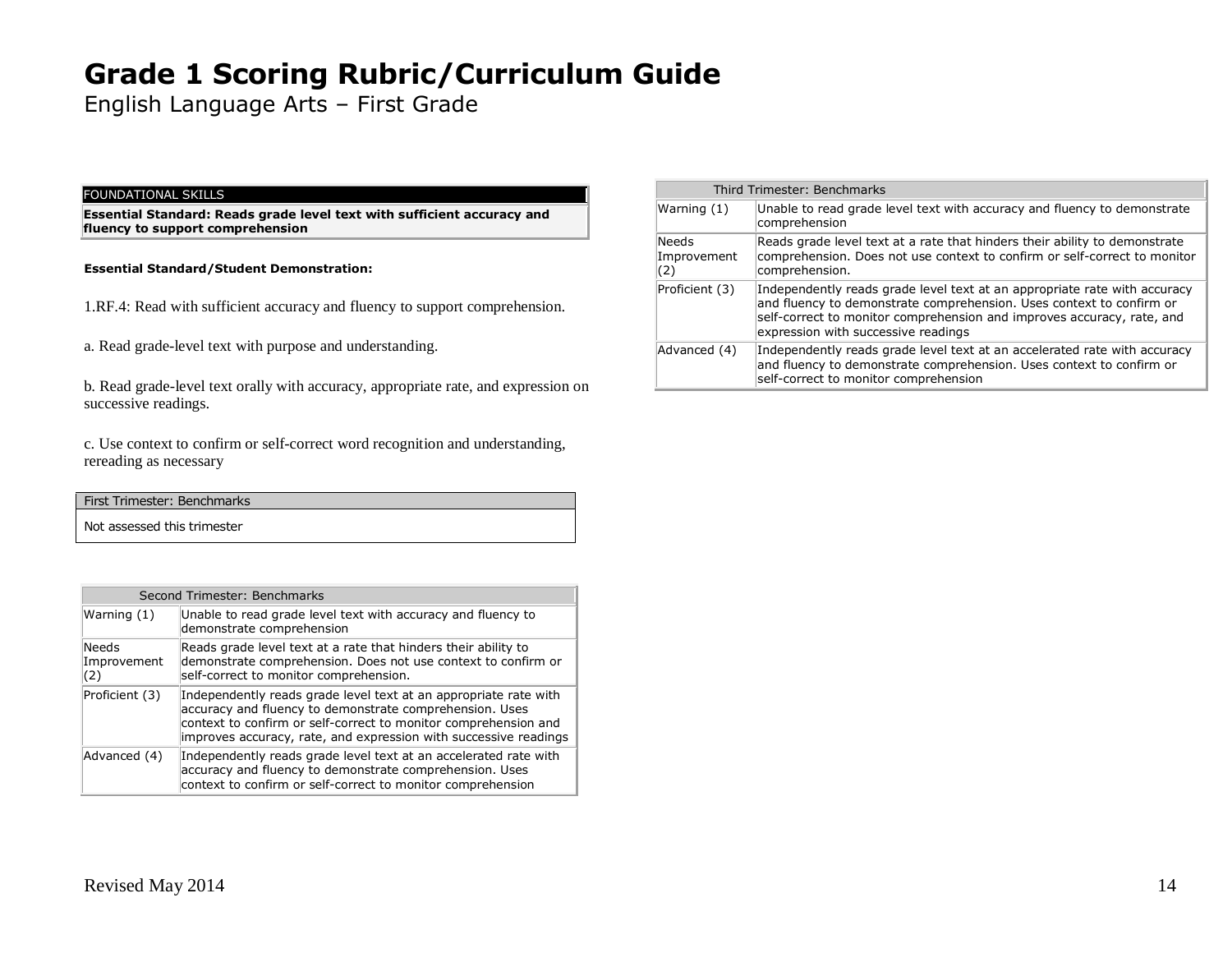English Language Arts – First Grade

### WRITTEN LANGUAGE

**Essential Standard: Formulates and writes an opinion about a topic or book**

### **ESSENTIAL STANDARD/STUDENT DEMONSTRATION:**

W1: Write opinion pieces in which they introduce the topic or name the book they are writing about, state an opinion, supply a reason for the opinion, and provide some sense of closure.

| First Trimester: Benchmarks |                                                                                                                                                                                                                             |
|-----------------------------|-----------------------------------------------------------------------------------------------------------------------------------------------------------------------------------------------------------------------------|
| Warning (1)                 | Unable to dictate an opinion.                                                                                                                                                                                               |
| Needs Improvement (2)       | With prompting and support, demonstrates understanding of<br>the elements of an opinion piece including introducing a<br>topic, stating an opinion, supplying a reason for the opinion<br>and providing a sense of closure. |
| Proficient (3)              | Independently demonstrates understanding of the elements<br>of an opinion piece including introducing a topic, stating an<br>opinion, supplying a reason for the opinion and providing a<br>sense of closure.               |
| Advanced (4)                | Independently writes an opinion about a topic or book and<br>supplies a reason.                                                                                                                                             |

| Second Trimester: Benchmarks |                                                                                                                                                                                                                                                                               |
|------------------------------|-------------------------------------------------------------------------------------------------------------------------------------------------------------------------------------------------------------------------------------------------------------------------------|
| Warning (1)                  | Unable to write an opinion.                                                                                                                                                                                                                                                   |
| Needs Improvement (2)        | With prompting and support, shows effective development<br>towards the creation of an opinion piece including introducing<br>a topic, stating an opinion, supplying a reason for the opinion<br>and providing a sense of closure. Graphic organizers are<br>used for support. |
| Proficient (3)               | Independently shows effective development towards the<br>creation of an opinion piece including introducing a topic,<br>stating an opinion, supplying a reason for the opinion and<br>providing a sense of closure. Graphic organizers are used for<br>support.               |
| Advanced (4)                 | Independently writes an opinion about a topic or book and<br>supplies many reasons.                                                                                                                                                                                           |

| Third Trimester: Benchmarks |                             |
|-----------------------------|-----------------------------|
| Warning (1)                 | Unable to write an opinion. |

| Needs Improvement (2) | With prompting and support composes a piece including an<br>opinion or preference about a topic or book.                                                  |
|-----------------------|-----------------------------------------------------------------------------------------------------------------------------------------------------------|
| Proficient (3)        | Independently composes a piece including an opinion or<br>preference about a topic or book and supplies a reason for<br>the opinion and provides closure. |
| Advanced (4)          | Compose a piece including an opinion or preference about a<br>topic or book and supplies many reasons for the opinion and<br>provides closure.            |

#### WRITTEN LANGUAGE

**Essential Standard: Writes about a topic in informational/explanatory text**

#### **ESSENTIAL STANDARD/STUDENT DEMONSTRATION:**

W2: Write informative/explanatory texts in which they name a topic, supply some facts about the topic, and provide some sense of closure.

| First Trimester: Benchmarks |                                                                                                                                                                                                                                   |
|-----------------------------|-----------------------------------------------------------------------------------------------------------------------------------------------------------------------------------------------------------------------------------|
| Warning (1)                 | Unable to supply information about a topic                                                                                                                                                                                        |
| Needs<br>Improvement (2)    | With prompting and support, demonstrates knowledge of the<br>elements of an informational/explanatory text including writing<br>the name of a topic supplying simple facts about that topic, and<br>providing a sense of closure. |
| Proficient (3)              | Independently demonstrates knowledge of the elements of an<br>informational/explanatory text including writing the name of a<br>topic and supplying simple facts about that topic, and providing a<br>sense of closure.           |
| Advanced (4)                | Writes the name of a topic and supplies information about that<br>topic with many details                                                                                                                                         |

| Second Trimester: Benchmarks |                                                                                                                                                                                                                                                                                       |
|------------------------------|---------------------------------------------------------------------------------------------------------------------------------------------------------------------------------------------------------------------------------------------------------------------------------------|
| Warning (1)                  | Unable to supply information about a topic or dictate information<br>with prompting and support.                                                                                                                                                                                      |
| Needs<br>Improvement (2)     | With prompting and support shows effective development toward<br>the creation of an informational/explanatory text including writing<br>the name of a topic and supplying simple facts about that topic,<br>and providing a sense of closure. Uses graphic organizers for<br>support. |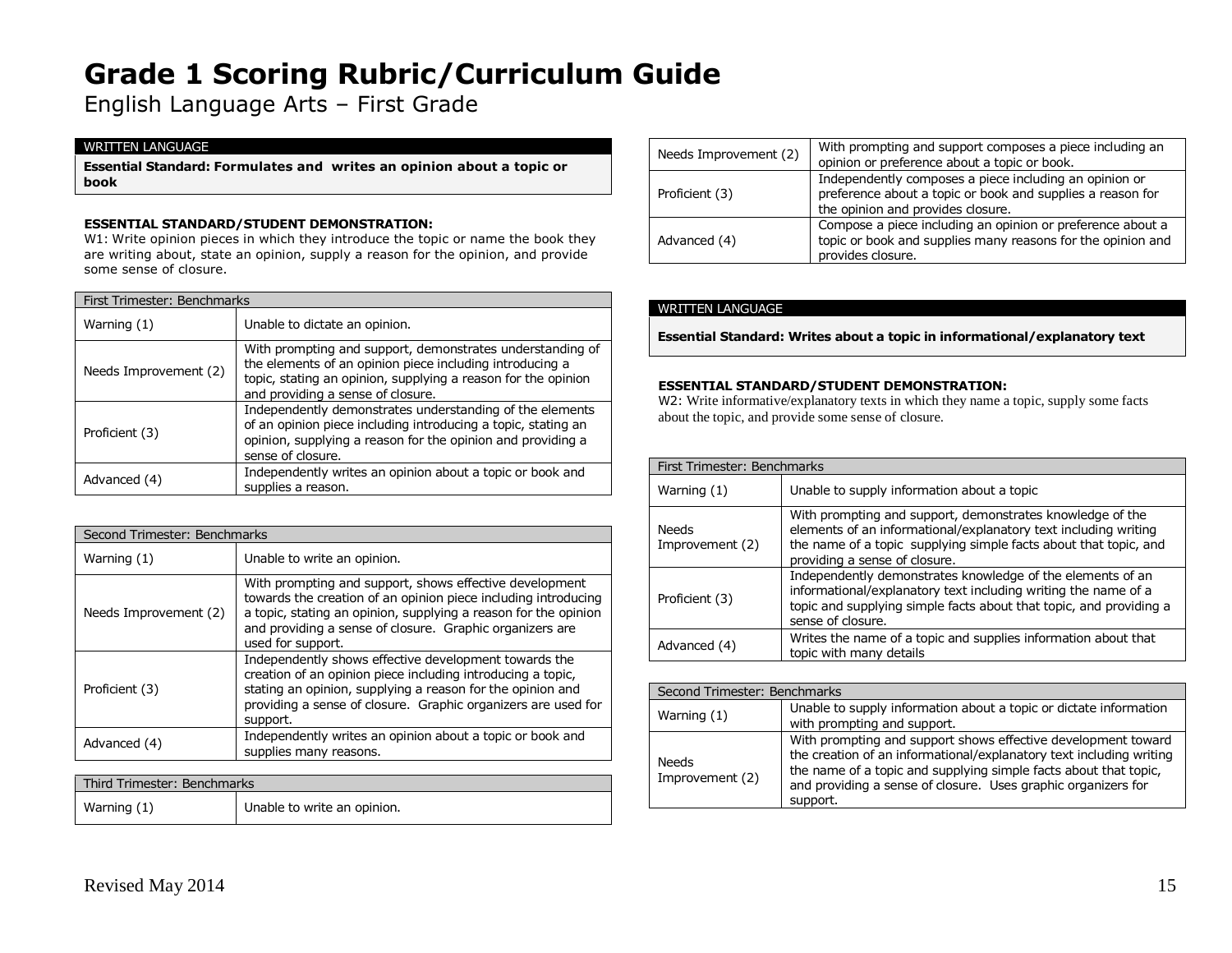English Language Arts – First Grade

| Proficient (3) | Independently shows effective development toward the creation<br>of an informational/explanatory text including writing the name of<br>a topic and supplying simple facts about that topic, and providing<br>a sense of closure. Uses graphic organizers for support. |
|----------------|-----------------------------------------------------------------------------------------------------------------------------------------------------------------------------------------------------------------------------------------------------------------------|
| Advanced (4)   | Writes information about a text and supplies elaborative details.                                                                                                                                                                                                     |

| Third Trimester: Benchmarks |                                                                                                                                                                                                |
|-----------------------------|------------------------------------------------------------------------------------------------------------------------------------------------------------------------------------------------|
| Warning (1)                 | Little or no understanding about supplying information about a<br>topic                                                                                                                        |
| Needs<br>Improvement (2)    | With prompting and support writes an informational/explanatory<br>text including writing the name of a topic and supplying simple<br>facts about that topic, and providing a sense of closure. |
| Proficient (3)              | Independently writes an informational/explanatory text including<br>writing the name of a topic and supplying simple facts about that<br>topic, and providing a sense of closure.              |
| Advanced (4)                | Writes information about a text and supplies many supporting<br>details and provides a sense of closure                                                                                        |

### WRITTEN LANGUAGE

### **Essential Standard: Writes narratives with sequenced events**

#### **Essential Standard/Student Demonstration:**

W3: Write narratives in which they recount two or more appropriately sequenced events, include some details regarding what happened, use temporal words to signal event order, and provide some sense of closure.

| First Trimester: Benchmarks |                                                                                                                                                                                                      |
|-----------------------------|------------------------------------------------------------------------------------------------------------------------------------------------------------------------------------------------------|
| Warning (1)                 | Unable to write narratives with two or more sequenced events                                                                                                                                         |
| Needs<br>Improvement<br>(2) | With prompting and support, demonstrates understanding of the<br>elements of a narrative piece including some details about what<br>happened, temporal words to signal order and a sense of closure. |
| Proficient (3)              | Independently demonstrates understanding of the elements of a<br>narrative piece including some details about what happened, temporal<br>words to signal order and a sense of closure.               |
| Advanced (4)                | Independently writes narratives with two or more sequenced events,<br>including some details regarding what happened                                                                                 |

| Second Trimester: Benchmarks |                                                              |
|------------------------------|--------------------------------------------------------------|
| Warning (1)                  | Unable to write narratives with two or more sequenced events |

| <b>Needs</b><br>Improvement<br>(2) | With prompting and support writes narratives with two or more<br>sequenced events                                                                                                                                                                                            |
|------------------------------------|------------------------------------------------------------------------------------------------------------------------------------------------------------------------------------------------------------------------------------------------------------------------------|
| Proficient (3)                     | Independently shows effective development toward writing a narrative<br>with two sequenced events, including some details regarding what<br>happened, using temporal words to signal event order and providing<br>some sense of closure. Uses graphic organizers to support. |
| Advanced (4)                       | Independently writes narratives with many sequenced events, , uses<br>temporal words to signal event order and provides some sense of<br>closure                                                                                                                             |

| Third Trimester: Benchmarks        |                                                                                                                                                                                                                                     |  |
|------------------------------------|-------------------------------------------------------------------------------------------------------------------------------------------------------------------------------------------------------------------------------------|--|
| Warning (1)                        | Unable to write narratives with two or more sequenced events                                                                                                                                                                        |  |
| <b>Needs</b><br>Improvement<br>(2) | With prompting and support writes narratives with two or more<br>sequenced events                                                                                                                                                   |  |
| Proficient (3)                     | Independently writes narratives with two sequenced events, including<br>some details regarding what happened, uses temporal words to signal<br>event order and provides some sense of dosure.                                       |  |
| Advanced (4)                       | Independently writes narratives with two or more sequenced events,<br>induding elaborative details regarding what happened, uses temporal<br>words to signal event order, and provides a sense of dosure using<br>complex language. |  |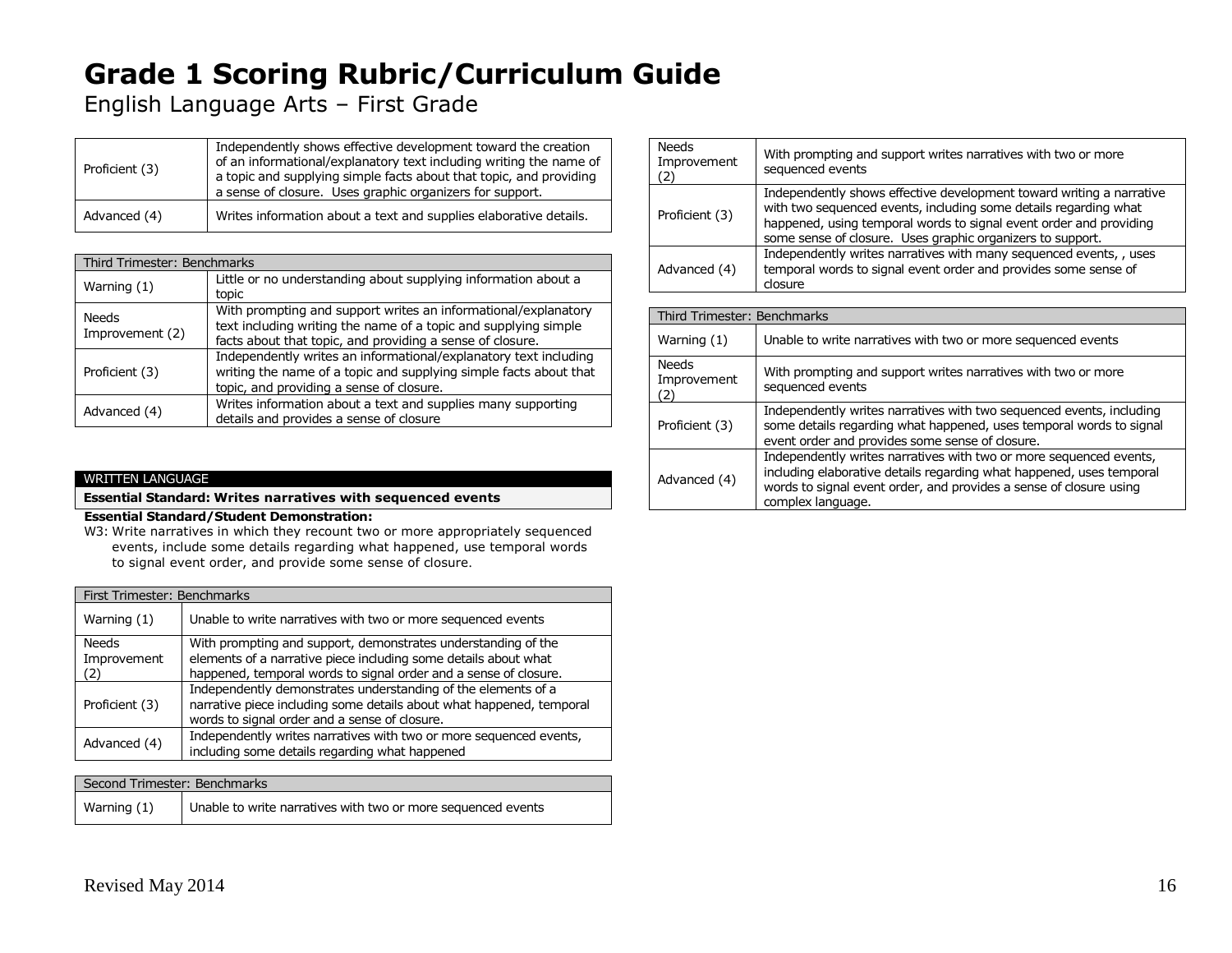English Language Arts – First Grade

#### WRITTEN LANGUAGE

**Essential Standard: Writes poems with rhyme and repetition**

#### **ESSENTIAL STANDARD/STUDENT DEMONSTRATION:**

MA.3A 3a.: Write poems with rhyme and repetition

#### First Trimester: Benchmarks

Not assessed during this trimester

| Second Trimester: Benchmarks    |                                                                                       |
|---------------------------------|---------------------------------------------------------------------------------------|
| Warning (1)                     | Unable to write poetry                                                                |
| <b>Needs</b><br>Improvement (2) | With prompting and support writes poems with rhyme and<br>repetition                  |
| Proficient (3)                  | Independently writes poems with rhyme and repetition                                  |
| Advanced (4)                    | Independently creates varied poems with rhyme and repetition<br>using sensory details |

| Third Trimester: Benchmarks |                                                                                       |
|-----------------------------|---------------------------------------------------------------------------------------|
| Warning (1)                 | Unable to write poetry                                                                |
| Needs<br>Improvement (2)    | With prompting and support writes poems with rhyme and<br>repetition                  |
| Proficient (3)              | Independently writes poems with rhyme and repetition                                  |
| Advanced (4)                | Independently creates varied poems with rhyme and repetition<br>using sensory details |

#### WRITTEN LANGUAGE

**Essential Standard: Edits and revises writing**

#### **ESSENTIAL STANDARD/STUDENT DEMONSTRATION:**

W5: With guidance and support from adults, focus on a topic, respond to questions and suggestions from peers, and add details to strengthen writing as needed.

First Trimester: Benchmarks

Not assessed during this trimester

#### Second Trimester: Benchmarks

Not assessed during this trimester

| Third Trimester: Benchmarks |                                                                                                                                                |
|-----------------------------|------------------------------------------------------------------------------------------------------------------------------------------------|
| Warning (1)                 | Unable to edit and revise                                                                                                                      |
| Needs<br>Improvement (2)    | With prompting and support from adults responds to questions<br>and suggestions from peers and adds details to strengthen writing<br>as needed |
| Proficient (3)              | Independently responds to questions and suggestions from peers<br>and adds detail to strengthen writing as needed                              |
| Advanced (4)                | Independently responds to questions and suggestions from peers<br>and adds many supporting details to strengthen writing                       |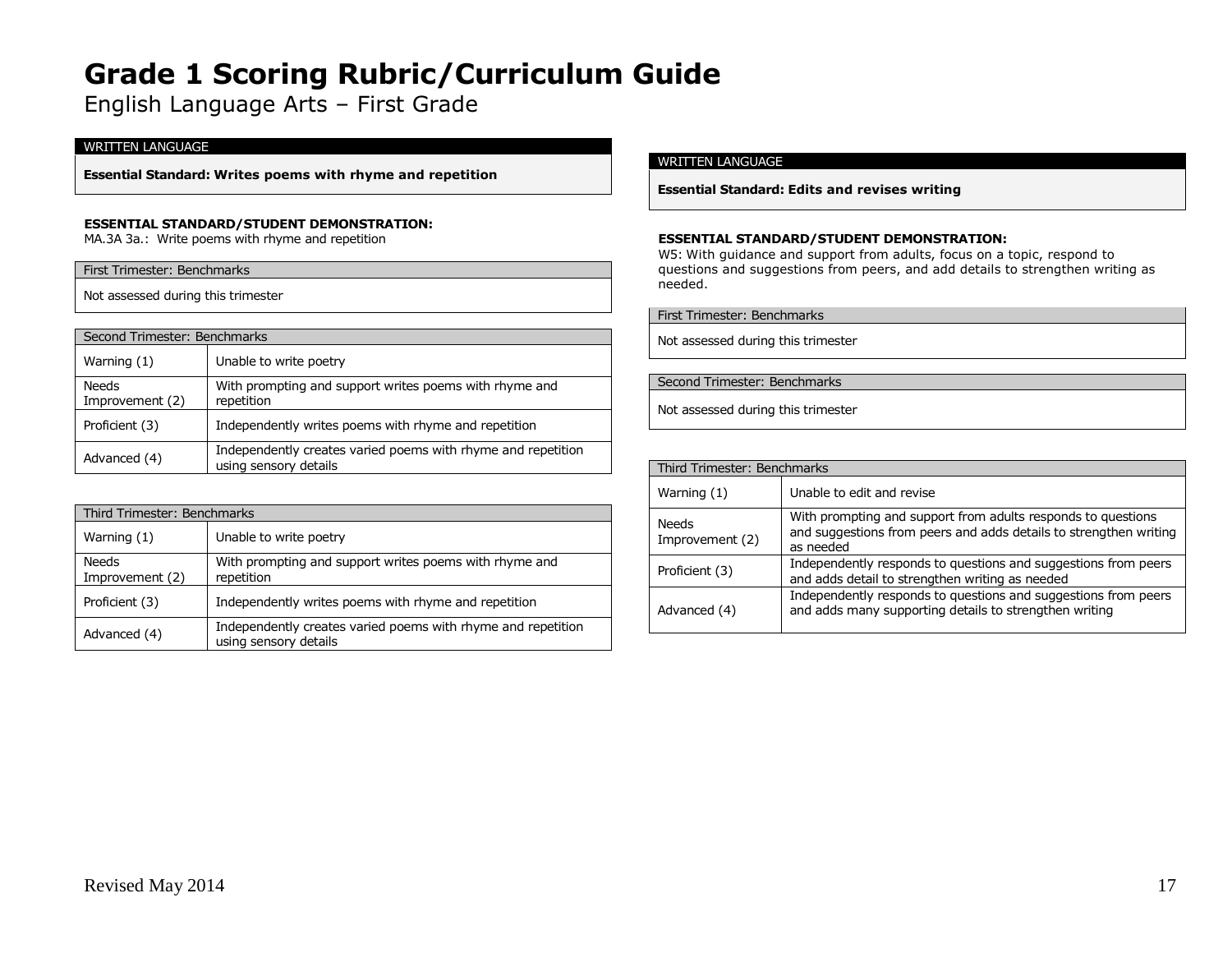English Language Arts – First Grade

### WRITTEN LANGUAGE

**Essential Standard: Uses a variety of digital tools to produce and publish writing**

#### **ESSENTIAL STANDARD/STUDENT DEMONSTRATION:**

W6: With guidance and support from adults, explore a variety of digital tools to produce and publish writing, including in collaboration with peers.

First Trimester: Benchmarks

Not assessed during this trimester

Second Trimester: Benchmarks

Not assessed during this trimester

| Third Trimester: Benchmarks |                                                                                                                                                                   |
|-----------------------------|-------------------------------------------------------------------------------------------------------------------------------------------------------------------|
| Warning $(1)$               | Unable to produce and publish writing                                                                                                                             |
| Needs<br>Improvement (2)    | With substantial prompting and support from adults explores a<br>variety of digital tools to produce and publish writing including in<br>collaboration with peers |
| Proficient (3)              | With prompting and support explores a variety of digital tools to<br>produce and publish writing including in collaboration with peers                            |
| Advanced (4)                | Independently explores a variety of digital tools to produce and<br>publish writing including in collaboration with peers                                         |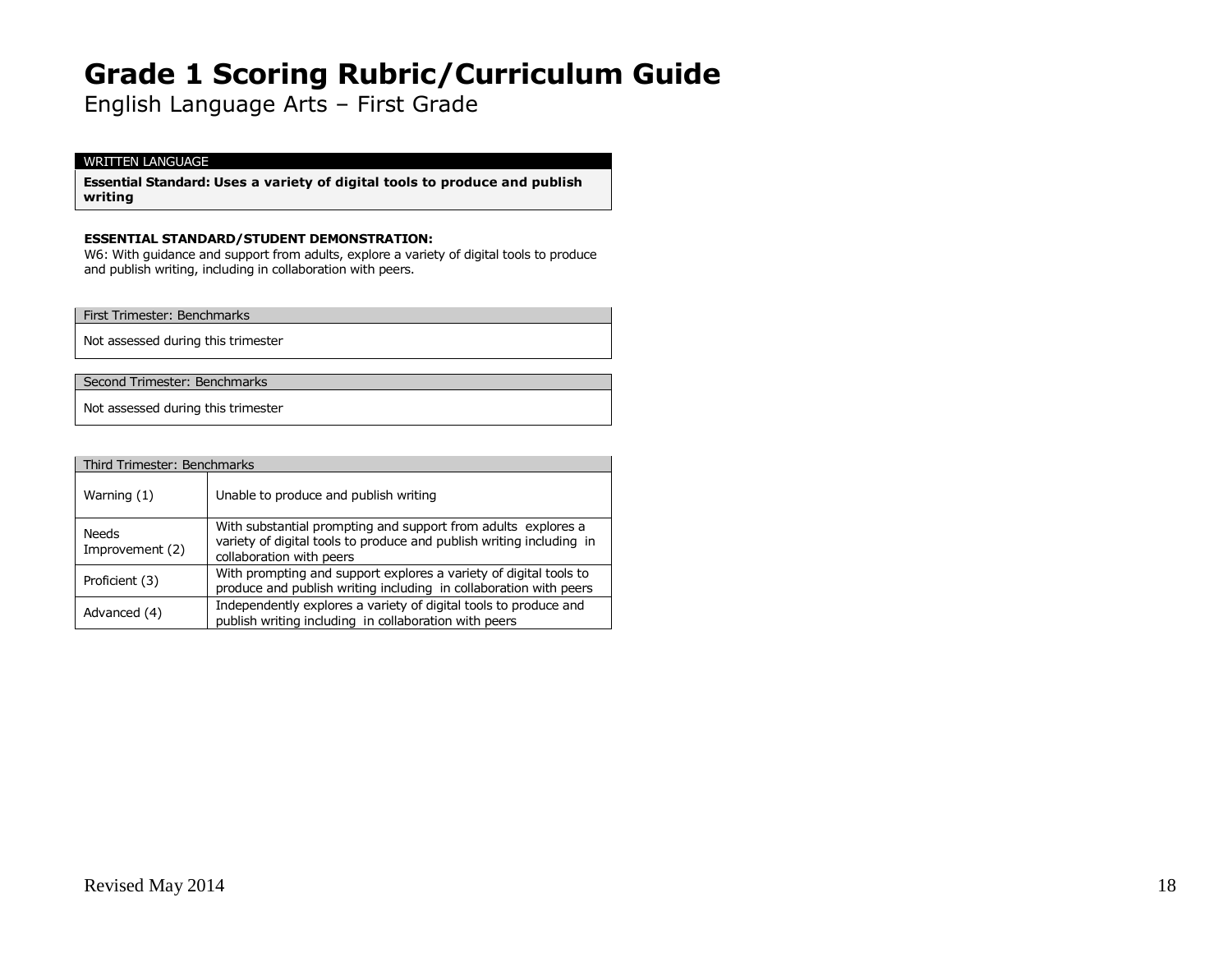English Language Arts – First Grade

#### WRITTEN LANGUAGE

**Essential Standard: Participates in shared research and writing projects**

#### **ESSENTIAL STANDARD/STUDENT DEMONSTRATION:**

W7: Participate in shared research and writing projects (e.g., explore a number of "how-to" books on a given topic and use them to write a sequence of instructions).

| First Trimester: Benchmarks     |                                                                                       |
|---------------------------------|---------------------------------------------------------------------------------------|
| Warning $(1)$                   | Unable to participate in shared research and writing projects                         |
| <b>Needs</b><br>Improvement (2) | With prompting and support participates in shared research and<br>writing projects    |
| Proficient (3)                  | Independently participates in shared research and writing<br>projects                 |
| Advanced (4)                    | Takes a leadership role when participating in shared research<br>and writing projects |

| Second Trimester: Benchmarks    |                                                                                       |
|---------------------------------|---------------------------------------------------------------------------------------|
| Warning $(1)$                   | Unable to participate in shared research and writing projects                         |
| <b>Needs</b><br>Improvement (2) | With prompting and support participates in shared research and<br>writing projects    |
| Proficient (3)                  | Independently participates in shared research and writing<br>projects                 |
| Advanced (4)                    | Takes a leadership role when participating in shared research<br>and writing projects |

| Third Trimester: Benchmarks     |                                                                                       |
|---------------------------------|---------------------------------------------------------------------------------------|
| Warning (1)                     | Unable to participate in shared research and writing projects                         |
| <b>Needs</b><br>Improvement (2) | With prompting and support participates in shared research and<br>writing projects    |
| Proficient (3)                  | Independently participates in shared research and writing<br>projects                 |
| Advanced (4)                    | Takes a leadership role when participating in shared research<br>and writing projects |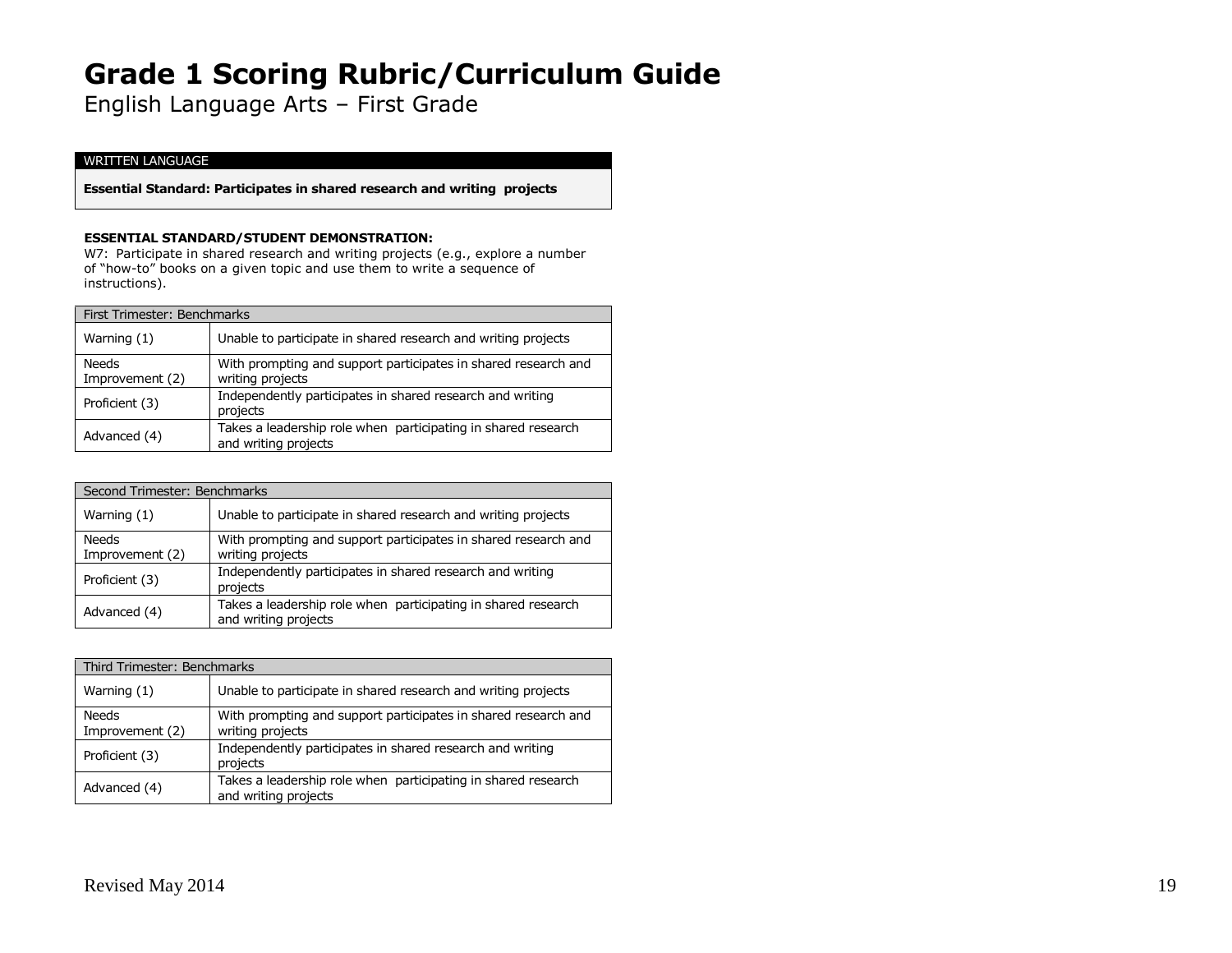English Language Arts – First Grade

#### WRITTEN LANGUAGE

**Essential Standard: Gathers information from sources and experiences to answer a question**

### **ESSENTIAL STANDARD/STUDENT DEMONSTRATION:**

W8: With guidance and support from adults, recall information from experiences or gather information from provided sources to answer a question

### First Trimester: Benchmarks Unable to recall information from experiences or gather

| Warning $(1)$                   | information from provided sources to write an answer to a<br>question                                                                                                         |
|---------------------------------|-------------------------------------------------------------------------------------------------------------------------------------------------------------------------------|
| <b>Needs</b><br>Improvement (2) | With substantial prompting gand support from adults, recalls<br>information from experiences or gather information from<br>provided sources to write and answer to a question |
| Proficient (3)                  | With prompting and support from adults, recalls information from<br>experiences or gather information from provided sources to write<br>an answer to a question               |
| Advanced (4)                    | Independently recalls information from experiences or gathers<br>information from provided sources to write an answer to a<br>question                                        |

| Second Trimester: Benchmarks    |                                                                                                                                                                             |
|---------------------------------|-----------------------------------------------------------------------------------------------------------------------------------------------------------------------------|
| Warning (1)                     | Unable to recall information from experiences or gather<br>information from provided sources to write an answer to a<br>question                                            |
| <b>Needs</b><br>Improvement (2) | With substantial prompting and support from adults, recalls<br>information from experiences or gather information from<br>provided sources to write an answer to a question |
| Proficient (3)                  | With prompting and support from adults, recall information from<br>experiences or gather information from provided sources to<br>answer a question                          |
| Advanced (4)                    | Independently recalls information from experiences or gathers<br>information from provided sources to write an answer to a<br>question                                      |

| Third Trimester: Benchmarks |                                                                                                                                                                             |
|-----------------------------|-----------------------------------------------------------------------------------------------------------------------------------------------------------------------------|
| Warning (1)                 | Unable to recall information from experiences or gather<br>information from provided sources to write an answer to a<br>question                                            |
| Needs<br>Improvement (2)    | With substantial prompting and support from adults, recalls<br>information from experiences or gather information from<br>provided sources to write an answer to a question |
| Proficient (3)              | With prompting and support from adults, recall information from<br>experiences or gather information from provided sources to write<br>an answer to a question              |
| Advanced (4)                | Independently recalls information from experiences or gathers<br>information from provided sources to write an answer to a<br>question                                      |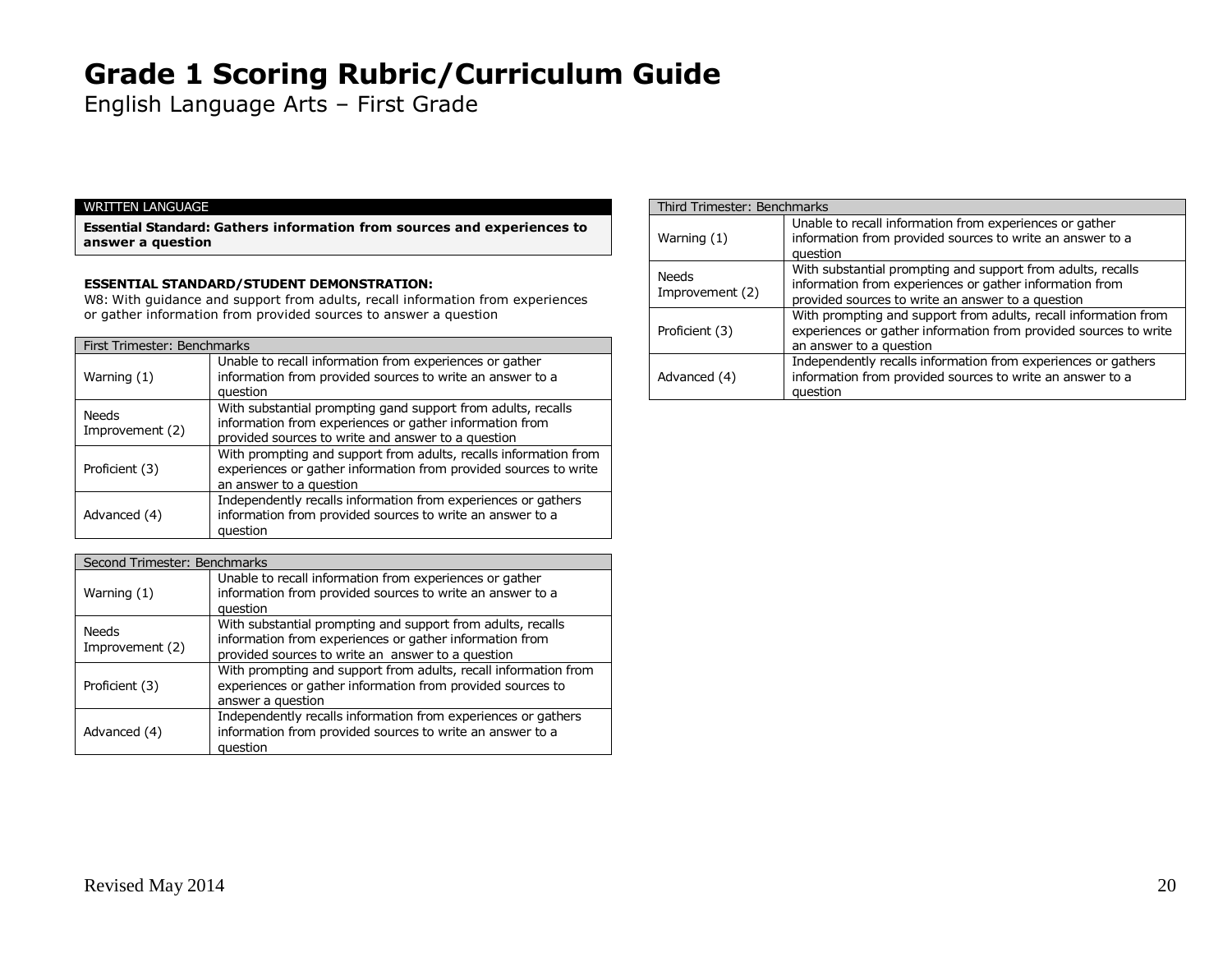English Language Arts – First Grade

#### SPEAKING AND LISTENING

**Essential Standard: Participates in collaborative conversations with peers and adults**

### **ESSENTIAL STANDARD/STUDENT DEMONSTRATION:**

**SL.1** Participate in collaborative conversations with diverse partners about *grade 1 topics and texts* with peers and adults in small and larger groups.

- a. Follow agreed-upon rules for discussions (e.g., listening to others with care, speaking one at a time about the topics and texts under discussion).
- b. Build on others' talk in conversations by responding to the comments of others through multiple exchanges.
- c. Ask questions to clear up any confusion about the topics and texts under discussion

|  | Second Trimester: Benchmarks |                                                                                                                                                                                                                                                          |
|--|------------------------------|----------------------------------------------------------------------------------------------------------------------------------------------------------------------------------------------------------------------------------------------------------|
|  | Warning (1)                  | Unable to participate in collaborative conversations with<br>peers and adults about grade level topics and texts: listening<br>with care, taking turns to speak with multiple exchanges,<br>and asking questions                                         |
|  | Needs Improvement (2)        | With prompting and support participates in collaborative<br>conversations with peers and adults about grade level topics<br>and texts: listening with care, taking turns to speak with<br>multiple exchanges, and asking questions                       |
|  | Proficient (3)               | Independently participates in collaborative conversations<br>with peers and adults about grade level topics and texts<br>including listening with care, taking turns to speak with<br>multiple exchanges, and asking questions                           |
|  | Advanced (4)                 | Independently initiates and is able to take a leadership role<br>in collaborative conversations with peers and adults about<br>grade level topics and texts: listening with care, taking turns<br>to speak with multiple exchanges, and asking questions |

| First Trimester: Benchmarks |                                                                                                                                                                                                                                                          |
|-----------------------------|----------------------------------------------------------------------------------------------------------------------------------------------------------------------------------------------------------------------------------------------------------|
| Warning (1)                 | Unable to participate in collaborative conversations with<br>peers and adults about grade level topics and texts: listening<br>with care, taking turns to speak with multiple exchanges                                                                  |
| Needs Improvement (2)       | With prompting and support participates in collaborative<br>conversations with peers and adults about grade level topics<br>and texts: listening with care, taking turns to speak with<br>multiple exchanges                                             |
| Proficient (3)              | Independently participates in collaborative conversations<br>with peers and adults about grade level topics and texts<br>including listening with care, taking turns to speak with<br>multiple exchanges                                                 |
| Advanced (4)                | Independently initiates and is able to take a leadership role<br>in collaborative conversations with peers and adults about<br>grade level topics and texts: listening with care, taking turns<br>to speak with multiple exchanges, and asking questions |

| Third Trimester: Benchmarks |                                                                                                                                                                                                                                                          |
|-----------------------------|----------------------------------------------------------------------------------------------------------------------------------------------------------------------------------------------------------------------------------------------------------|
| Warning (1)                 | Unable to participate in collaborative conversations with<br>peers and adults about grade level topics and texts: listening<br>with care, taking turns to speak with multiple exchanges,<br>and asking questions                                         |
| Needs Improvement (2)       | With prompting and support participates in collaborative<br>conversations with peers and adults about grade level topics<br>and texts: listening with care, taking turns to speak with<br>multiple exchanges, and asking questions                       |
| Proficient (3)              | Independently participates in collaborative conversations<br>with peers and adults about grade level topics and texts<br>including listening with care, taking turns to speak with<br>multiple exchanges, and asking questions                           |
| Advanced (4)                | Independently initiates and is able to take a leadership role<br>in collaborative conversations with peers and adults about<br>grade level topics and texts: listening with care, taking turns<br>to speak with multiple exchanges, and asking questions |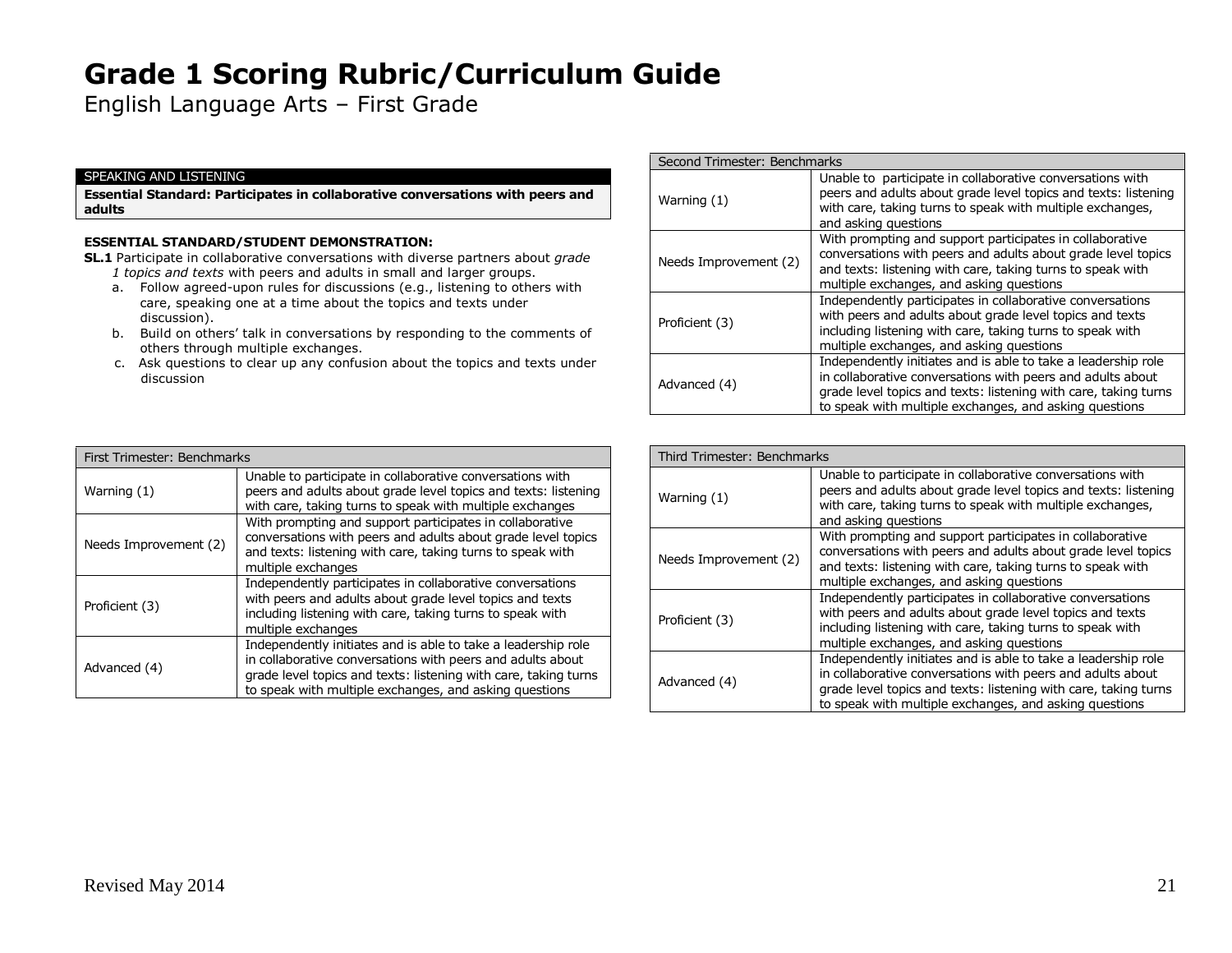English Language Arts – First Grade

#### SPEAKING AND LISTENING

**Essential Standard: Asks and answers questions about information presented orally**

### **ESSENTIAL STANDARD/STUDENT DEMONSTRATION:**

**SL.2.** Ask and answer questions about key details in a text read aloud or information presented orally or through other media.

SL.3 Ask and answers questions about what a speaker says in order to gather additional information or clarify something that is not understood

|                          | First Trimester: Benchmarks                                                                                                                                                                                  |  |
|--------------------------|--------------------------------------------------------------------------------------------------------------------------------------------------------------------------------------------------------------|--|
| Warning (1)              | Unable to understand text read aloud or information presented<br>orally                                                                                                                                      |  |
| Needs<br>Improvement (2) | With prompting and support confirms understanding of a text read<br>aloud or information presented orally by asking and answering<br>questions about key details and requesting clarification when<br>needed |  |
| Proficient (3)           | Independently confirms understanding of a text read aloud or<br>information presented orally by asking and answering questions<br>about key details and requesting clarification when needed.                |  |
| Advanced (4)             | Asks and answers complex questions about key details in a text<br>read aloud or information presented orally                                                                                                 |  |

| Second Trimester: Benchmarks    |                                                                                                                                                                                                  |
|---------------------------------|--------------------------------------------------------------------------------------------------------------------------------------------------------------------------------------------------|
| Warning $(1)$                   | Unable to understand text read aloud or information presented<br>orally.                                                                                                                         |
| <b>Needs</b><br>Improvement (2) | With prompting to confirms understanding of a text read aloud or<br>information presented orally by asking and answering questions<br>about key details and requesting clarification when needed |
| Proficient (3)                  | Independently confirms understanding of a text read aloud or<br>information presented orally by asking and answering questions<br>about key details and requesting clarification when needed.    |
| Advanced (4)                    | Asks and answers complex questions about key details in a text<br>read aloud or information presented orally                                                                                     |

| Third Trimester: Benchmarks     |                                                                                                                                                                                                              |
|---------------------------------|--------------------------------------------------------------------------------------------------------------------------------------------------------------------------------------------------------------|
| Warning (1)                     | Unable to understand text read aloud or information presented<br>orally.                                                                                                                                     |
| <b>Needs</b><br>Improvement (2) | With prompting and support confirms understanding of a text read<br>aloud or information presented orally by asking and answering<br>questions about key details and requesting clarification when<br>needed |
| Proficient (3)                  | Independently confirms understanding of a text read aloud or<br>information presented orally by asking and answering questions<br>about key details and requesting clarification when needed.                |
| Advanced (4)                    | Asks and answers complex questions about key details in a text<br>read aloud or information presented orally                                                                                                 |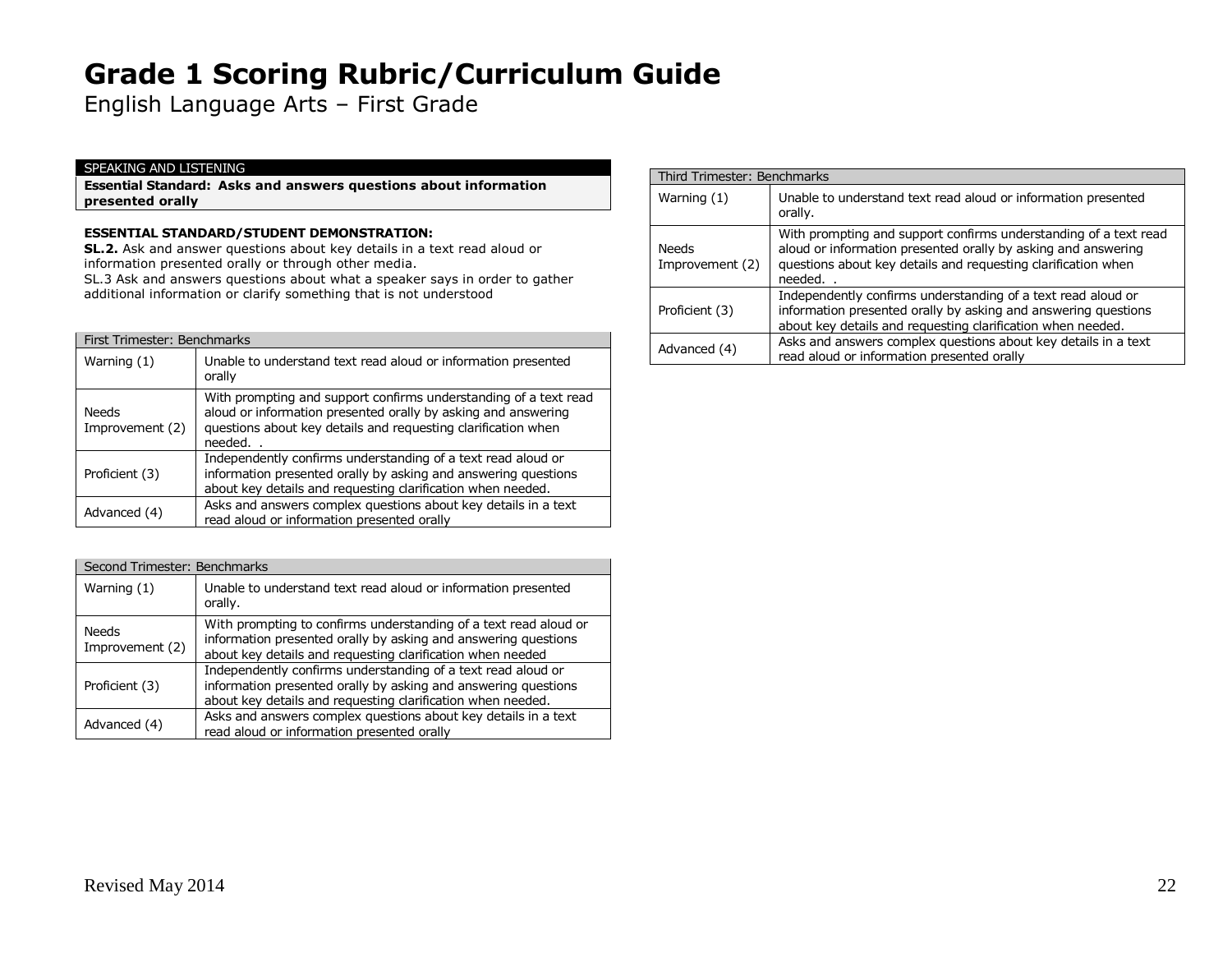English Language Arts – First Grade

#### SPEAKING AND LISTENING

**Essential Standard: Describes familiar people, places, things or events with detail and appropriate visual displays**

#### **ESSENTIAL STANDARD/STUDENT DEMONSTRATION:**

**SL.4** Describe people, places, things, and events with relevant details, expressing ideas and feelings clearly.

**SL.5** Add drawings or other visual displays to descriptions when appropriate to clarify ideas, thoughts, and feelings.

|                          | First Trimester: Benchmarks                                                                                                                                                                      |  |
|--------------------------|--------------------------------------------------------------------------------------------------------------------------------------------------------------------------------------------------|--|
| Warning $(1)$            | Unable to describe familiar people, places, things, and events.                                                                                                                                  |  |
| Needs<br>Improvement (2) | With prompting and support describes familiar people, places,<br>things, and events and adds appropriate visual displays to their<br>description.                                                |  |
| Proficient (3)           | Independently describes familiar people, places, things, and events<br>and, with prompting and support, provides additional detail and<br>adds appropriate visual displays to their description. |  |
| Advanced (4)             | Independently describes familiar people, places, things, and events<br>and provides elaborative detail. Adds elaborate visual displays to<br>their description.                                  |  |

|  | Second Trimester: Benchmarks |                                                                                                                                                                                                  |
|--|------------------------------|--------------------------------------------------------------------------------------------------------------------------------------------------------------------------------------------------|
|  | Warning (1)                  | Unable to describe familiar people, places, things, and events.                                                                                                                                  |
|  | Needs<br>Improvement (2)     | With prompting and support describes familiar people, places,<br>things, and events and adds appropriate visual displays to their<br>description.                                                |
|  | Proficient (3)               | Independently describes familiar people, places, things, and events<br>and, with prompting and support, provides additional detail and<br>adds appropriate visual displays to their description. |
|  | Advanced (4)                 | Independently describes familiar people, places, things, and events<br>and provides elaborative detail. Adds elaborate visual displays to<br>their description                                   |

| Third Trimester: Benchmarks |                                                                                                                                                                                                  |
|-----------------------------|--------------------------------------------------------------------------------------------------------------------------------------------------------------------------------------------------|
| Warning (1)                 | Unable to describe familiar people, places, things, and events.                                                                                                                                  |
| Needs<br>Improvement (2)    | With prompting and support describes familiar people, places,<br>things, and events and adds appropriate visual displays to their<br>description.                                                |
| Proficient (3)              | Independently describes familiar people, places, things, and events<br>and, with prompting and support, provides additional detail and<br>adds appropriate visual displays to their description. |
| Advanced (4)                | Independently describes familiar people, places, things, and events<br>and provides elaborative detail. Adds elaborate visual displays to<br>their description                                   |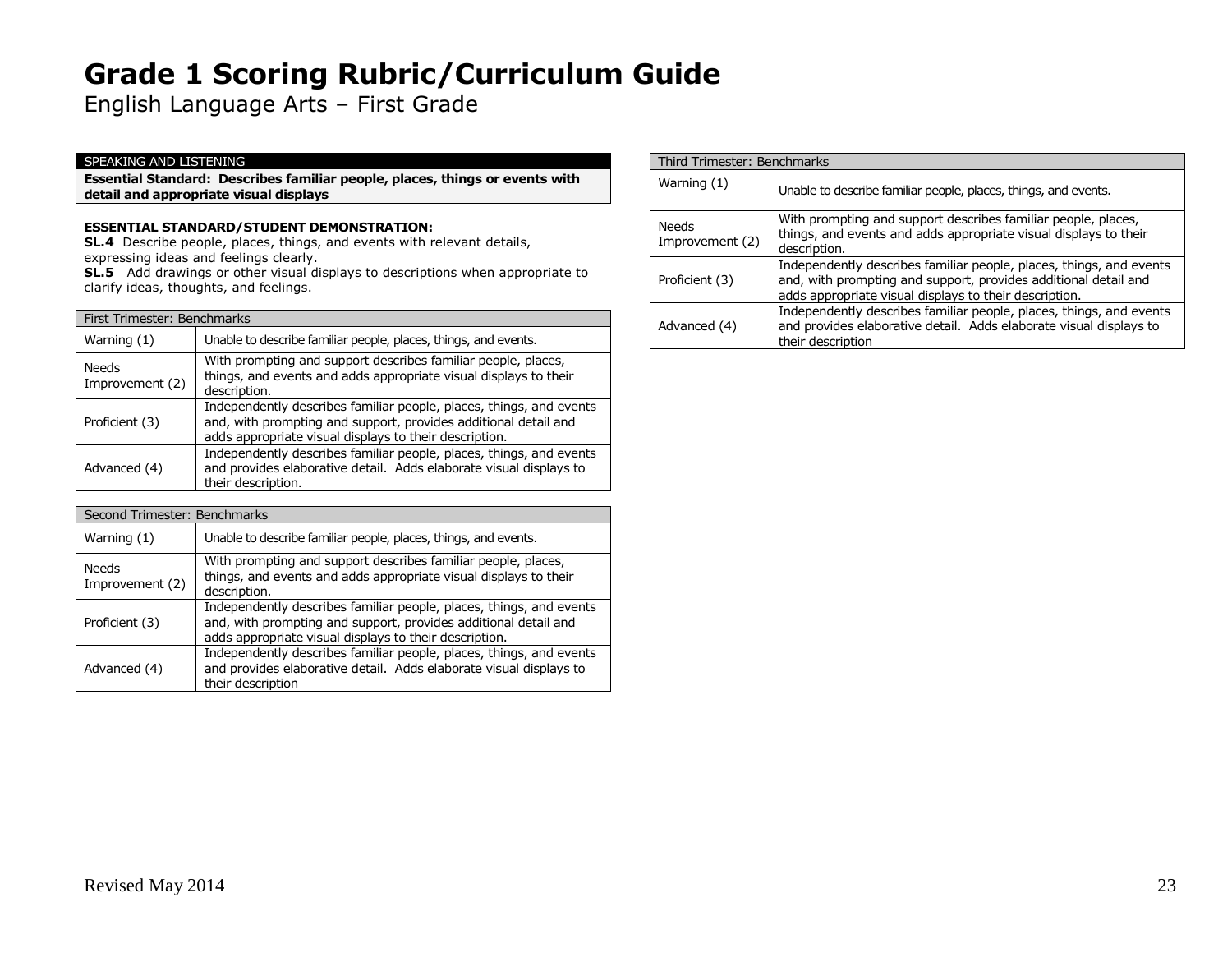English Language Arts – First Grade

### SPEAKING AND LISTENING

**Essential Standard: Speaks audibly and expresses ideas clearly**

### **ESSENTIAL STANDARD/STUDENT DEMONSTRATION:**

**SL.6.** Produce complete sentences when appropriate to task and situation.

|                                 | First Trimester: Benchmarks                                                                                                                  |  |
|---------------------------------|----------------------------------------------------------------------------------------------------------------------------------------------|--|
| Warning (1)                     | Unable to speak audibly or express ideas clearly and use complete<br>sentences when appropriate to the task and situation                    |  |
| <b>Needs</b><br>Improvement (2) | With prompting and support speaks audibly, expresses ideas clearly<br>using complete sentences when appropriate to the task and<br>situation |  |
| Proficient (3)                  | Independently speaks audibly and expresses ideas clearly using<br>complete sentences when appropriate to the task and situation              |  |
| Advanced (4)                    | Independently speaks using rich language in complex sentences                                                                                |  |

|  | Second Trimester: Benchmarks |                                                                                                                                              |
|--|------------------------------|----------------------------------------------------------------------------------------------------------------------------------------------|
|  | Warning $(1)$                | Unable to speak audibly or express ideas clearly and use complete<br>sentences when appropriate to the task and situation                    |
|  | Needs<br>Improvement (2)     | With prompting and support speaks audibly, expresses ideas clearly<br>using complete sentences when appropriate to the task and<br>situation |
|  | Proficient (3)               | Independently speaks audibly and expresses ideas clearly using<br>complete sentences when appropriate to the task and situation              |
|  | Advanced (4)                 | Independently speaks using rich language in complex sentences                                                                                |

| Third Trimester: Benchmarks |                                                                                                                                              |
|-----------------------------|----------------------------------------------------------------------------------------------------------------------------------------------|
| Warning $(1)$               | Unable to speak audibly or express ideas clearly and use complete<br>sentences when appropriate to the task and situation                    |
| Needs<br>Improvement (2)    | With prompting and support speaks audibly, expresses ideas clearly<br>using complete sentences when appropriate to the task and<br>situation |
| Proficient (3)              | Independently speaks audibly and expresses ideas clearly, using<br>complete sentences when appropriate to the task and situation             |
| Advanced (4)                | Independently speaks using rich language in complex sentences.                                                                               |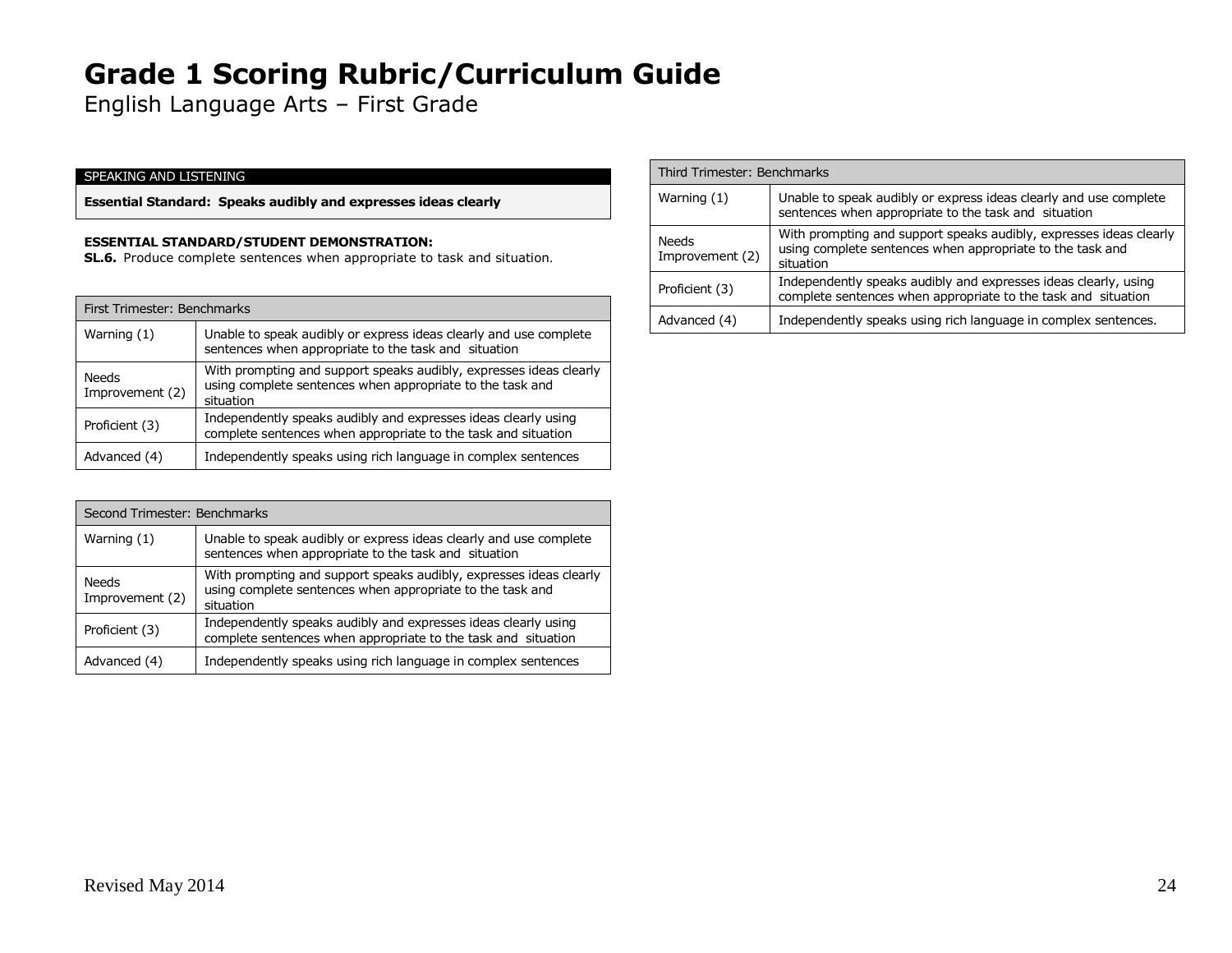English Language Arts – First Grade

#### Language and Vocabualry

**Essential Standard: Demonstrates command of English grammar speaking**

#### **ESSENTIAL KNOWLEDGE OUTCOME:**

Students use standard English grammar and conventions of language when speaking and writing. Students acquire, understand, and use new and diverse vocabulary

### **ESSENTIAL STANDARD/STUDENT DEMONSTRATION:**

1.L 1: Demonstrate command of the conventions of standard English grammar and usage when writing or speaking.

b. Use common, proper, and possessive nouns.

c. Use singular and plural nouns with matching verbs in basic sentences (e.g., He hops; We hop).

d. Use personal, possessive, and indefinite pronouns (e.g., I, me, my; they, them, their; anyone, everything).

e. Use verbs to convey a sense of past, present, and future (e.g., Yesterday I walked home; Today I walk home; Tomorrow I will walk home).

f. Use frequently occurring adjectives.

- g. Use frequently occurring conjunctions (e.g., and, but, or, so, because).
- h. Use determiners (e.g., articles, demonstratives).
- i. Use frequently occurring prepositions (e.g., during, beyond, toward).
- j. Produce and expand complete simple and compound declarative, interrogative, imperative, and exclamatory sentences in response to prompts.

|                          | First Trimester: Benchmarks                                                                                       |  |
|--------------------------|-------------------------------------------------------------------------------------------------------------------|--|
| Warning $(1)$            | Unable to use singular and plural nouns with matching verbs in<br>basic sentences when speaking                   |  |
| Needs<br>Improvement (2) | With prompting and support uses singular and plural nouns with<br>matching verbs in basic sentences when speaking |  |
| Proficient (3)           | Independently speaks clearly using singular and plural nouns with<br>matching verbs in basic sentences            |  |
| Advanced (4)             | Consistently uses singular and plural nouns with matching verbs<br>in complex sentences when speaking             |  |

| Second Trimester: Benchmarks |                                                                                                                                      |
|------------------------------|--------------------------------------------------------------------------------------------------------------------------------------|
| Warning $(1)$                | Unable to speak clearly using correct pronouns, conjunctions and<br>adjectives in basic sentences in speaking                        |
| Needs<br>Improvement (2)     | With prompting and support speaks clearly using correct<br>pronouns, conjunctions and adjectives in basic sentences when<br>speaking |
| Proficient (3)               | Independently speaks clearly using correct pronouns,<br>conjunctions and adjectives in basic sentences                               |
| Advanced (4)                 | Consistently uses correct pronouns, conjunctions, and adjectives<br>in complex sentences when speaking                               |

| Third Trimester: Benchmarks     |                                                                                                                                                                                                                                                    |
|---------------------------------|----------------------------------------------------------------------------------------------------------------------------------------------------------------------------------------------------------------------------------------------------|
| Warning (1)                     | Unable to produce and expand complete simple and compound<br>declarative, interrogative, imperative, and exclamatory<br>sentences. Unable to use frequently occurring prepositions and<br>determiners when speaking                                |
| <b>Needs</b><br>Improvement (2) | With prompting and support can produce and expand complete<br>simple and compound declarative, interrogative, imperative, and<br>exclamatory sentences. Requires support to use frequently<br>occurring prepositions and determiners when speaking |
| Proficient (3)                  | Independently produces and expands complete simple and<br>compound declarative, interrogative, imperative, and exclamatory<br>sentences. Uses frequently occurring prepositions and<br>determiners when speaking                                   |
| Advanced (4)                    | Consistently uses many varied kinds of sentences in complex<br>language when speaking                                                                                                                                                              |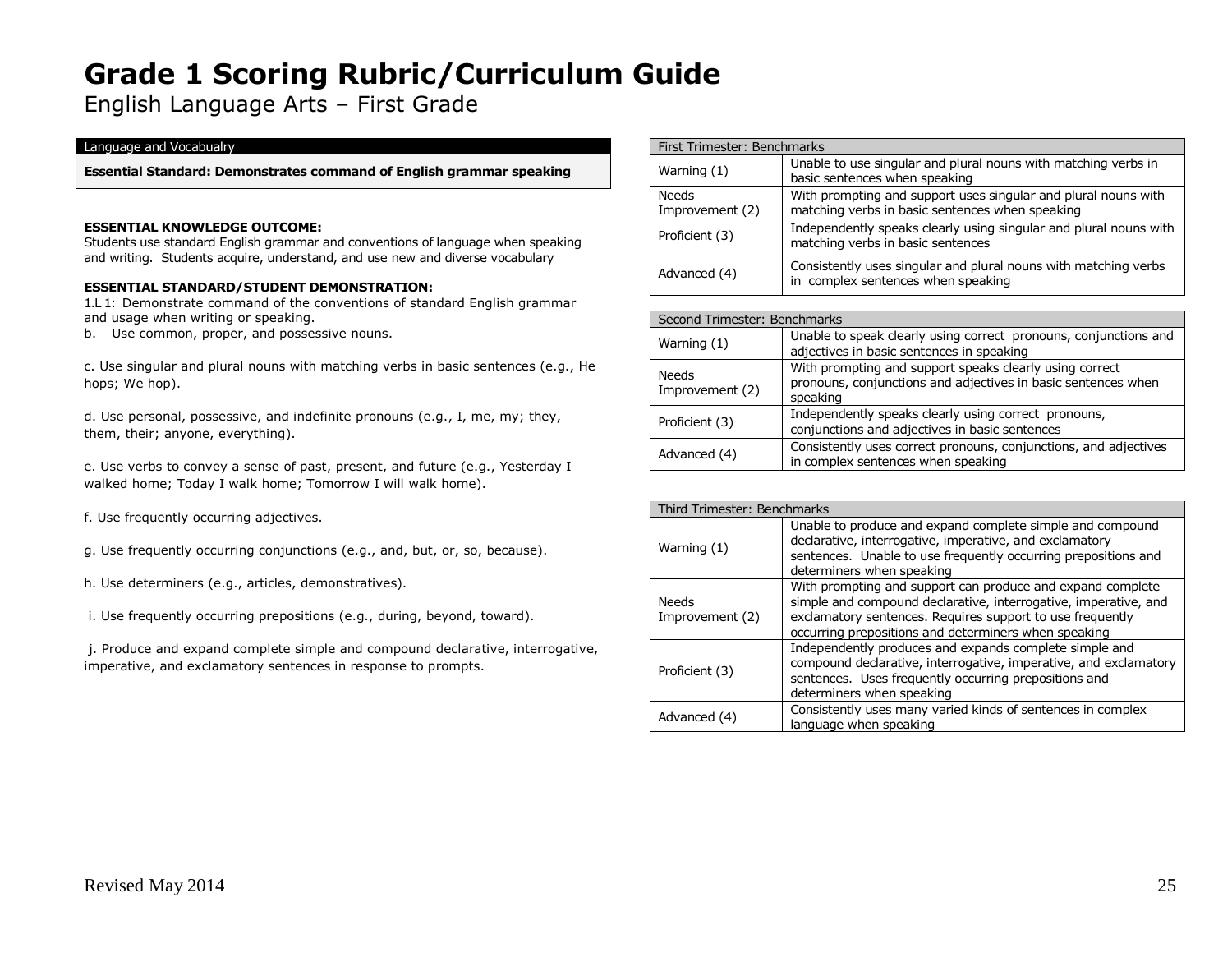English Language Arts – First Grade

#### LANGUAGE AND VOCABULARY

**Essential Standard: Demonstrates command of English grammar writing**

#### **ESSENTIAL KNOWLEDGE OUTCOME:**

Students use standard English grammar and conventions of language when speaking and writing. Students acquire, understand, and use new and diverse vocabulary

#### **ESSENTIAL STANDARD/STUDENT DEMONSTRATION:**

1.L 1: Demonstrate command of the conventions of standard English grammar and usage when writing or speaking. a. Print all upper and lower case letters

b. Use common, proper, and possessive nouns.

c. Use singular and plural nouns with matching verbs in basic sentences (e.g., He hops; We hop).

d. Use personal, possessive, and indefinite pronouns (e.g., I, me, my; they, them, their; anyone, everything).

e. Use verbs to convey a sense of past, present, and future (e.g., Yesterday I walked home; Today I walk home; Tomorrow I will walk home).

f. Use frequently occurring adjectives.

g. Use frequently occurring conjunctions (e.g., and, but, or, so, because).

- h. Use determiners (e.g., articles, demonstratives).
- i. Use frequently occurring prepositions (e.g., during, beyond, toward).

j. Produce and expand complete simple and compound declarative, interrogative, imperative, and exclamatory sentences in response to prompts.

| First Trimester: Benchmarks     |                                                                                                                                                                                            |
|---------------------------------|--------------------------------------------------------------------------------------------------------------------------------------------------------------------------------------------|
| Warning $(1)$                   | Unable to write using words and phrases with correct letter<br>formation                                                                                                                   |
| <b>Needs</b><br>Improvement (2) | With prompting and support writes using singular and plural<br>nouns with matching verbs in basic sentences and requires<br>assistance to print all upper and lower case letters correctly |
| Proficient (3)                  | Independently writes using singular and plural nouns with<br>matching verbs in basic sentences and prints all upper and lower<br>case letters correctly.                                   |
| Advanced (4)                    | Independently writes using complete, complex sentences                                                                                                                                     |

| Second Trimester: Benchmarks    |                                                                                                             |
|---------------------------------|-------------------------------------------------------------------------------------------------------------|
| Warning (1)                     | Unable to write clearly using correct pronouns, conjunctions and<br>adjectives in basic sentences           |
| <b>Needs</b><br>Improvement (2) | With prompting and support writes using correct pronouns,<br>conjunctions and adjectives in basic sentences |
| Proficient (3)                  | Independently writes using correct pronouns, conjunctions and<br>adjectives in basic sentences              |
| Advanced (4)                    | Independently writes using complete, complex sentences                                                      |

| Third Trimester: Benchmarks |                                                                                                                                                                                                                        |
|-----------------------------|------------------------------------------------------------------------------------------------------------------------------------------------------------------------------------------------------------------------|
| Warning $(1)$               | Unable to write simple and compound declarative, interrogative,<br>imperative, and exclamatory sentences. Unable to use frequently<br>occurring prepositions and determiners                                           |
| Needs<br>Improvement (2)    | With prompting and support writes and expand simple and<br>compound declarative, interrogative, imperative, and exclamatory<br>sentences. Requires support to use frequently occurring<br>prepositions and determiners |
| Proficient (3)              | Independently writes and expands simple and compound<br>declarative, interrogative, imperative, and exclamatory<br>sentences. Uses frequently occurring prepositions and<br>determiners                                |
| Advanced (4)                | Independently writes various types of complex sentences                                                                                                                                                                |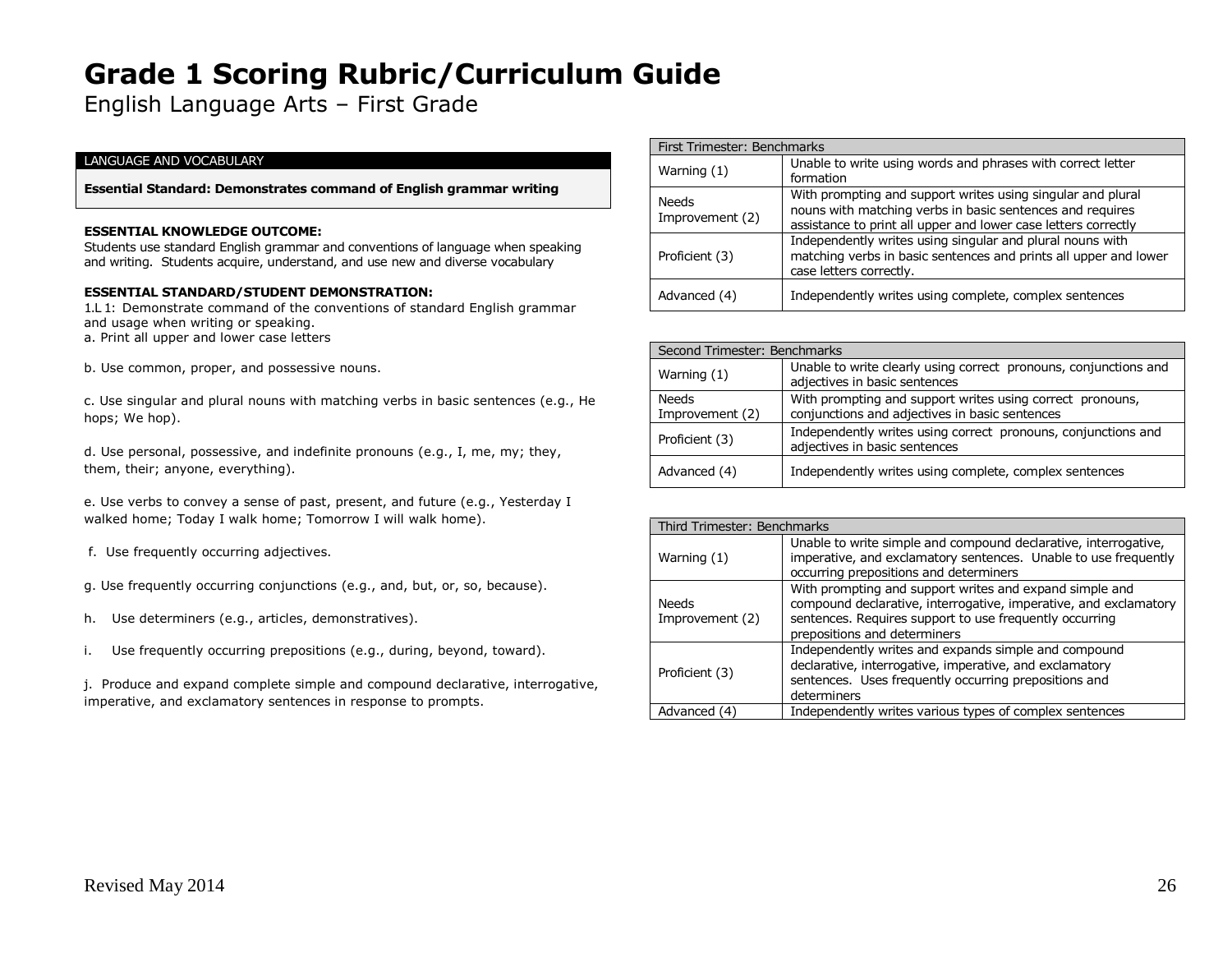English Language Arts – First Grade

#### LANGUAGE AND VOCABULARY

**Essential Standard: Demonstrates conventions of standard English (eg. spelling, punctuation, and capitalization) when writing**

### **ESSENTIAL STANDARD/STUDENT DEMONSTRATION:**

1.L2: Demonstrate command of the conventions of standard English capitalization, punctuation, and spelling when writing.

- a. Capitalize dates and names of people.
- b. Use end punctuation for sentences.
- c. Use commas in dates and to separate single words in a series.
- d. Use conventional spelling for words with common spelling patterns and for frequently occurring irregular words.
- e. Spell untaught words phonetically, drawing on phonemic awareness and spelling conventions

| Second Trimester: Benchmarks    |                                                                                                                                                                                                                                    |
|---------------------------------|------------------------------------------------------------------------------------------------------------------------------------------------------------------------------------------------------------------------------------|
| Warning (1)                     | Unable to use conventional spelling for words with common<br>spelling patterns and for frequently occurring irregular words and<br>to write including end punctuation for sentences and capitals for<br>names and dates            |
| <b>Needs</b><br>Improvement (2) | With prompting and support uses conventional spelling for words<br>with common spelling patterns and for frequently occurring<br>irregular words; and the use of end punctuation for sentences<br>and capitals for names and dates |
| Proficient (3)                  | Independently uses conventional spelling for words with common<br>spelling patterns and for frequently occurring irregular words; and<br>the use of end punctuation for sentences and capitals for names<br>and dates              |
| Advanced (4)                    | Independently spells frequently used irregular words and uses<br>correct punctuation consistently including those not specifically<br>taught but seen in grade level work                                                          |

| First Trimester: Benchmarks |                                                                                                                                                                |
|-----------------------------|----------------------------------------------------------------------------------------------------------------------------------------------------------------|
| Warning (1)                 | Unable to include end punctuation for sentences and capitals for<br>names and dates when writing and spell words phonetically                                  |
| Needs<br>Improvement (2)    | With prompting and support includes end punctuation for<br>sentences and capitals for names and dates when writing and<br>spells words phonetically.           |
| Proficient (3)              | Independently includes end punctuation for sentences and<br>capitals for beginning of sentences, names and dates when<br>writing and spells words phonetically |
| Advanced (4)                | Independently uses conventional spelling, capitals, and ending<br>punctuation when writing complex sentences                                                   |

| Third Trimester: Benchmarks |                                                                                                                                                                                                                                                              |
|-----------------------------|--------------------------------------------------------------------------------------------------------------------------------------------------------------------------------------------------------------------------------------------------------------|
| Warning (1)                 | Unable to use conventional spelling of words with common<br>spelling patterns for frequently occurring irregular words. Unable<br>to capitalizes proper nouns and uses commas appropriately in<br>dates and when writing nouns in a series                   |
| Needs<br>Improvement (2)    | With prompting and support uses conventional spelling of words<br>with common spelling patterns for frequently occurring irregular<br>words; and to capitalizes proper nouns, and use of commas<br>appropriately in dates and when writing nouns in a series |
| Proficient (3)              | Independently uses conventional spelling of words with common<br>spelling patterns for frequently occurring irregular words and<br>capitalizes proper nouns, and uses commas appropriately in dates<br>and when writing nouns in a series                    |
| Advanced (4)                | Independently spells frequently used irregular words in all written<br>work                                                                                                                                                                                  |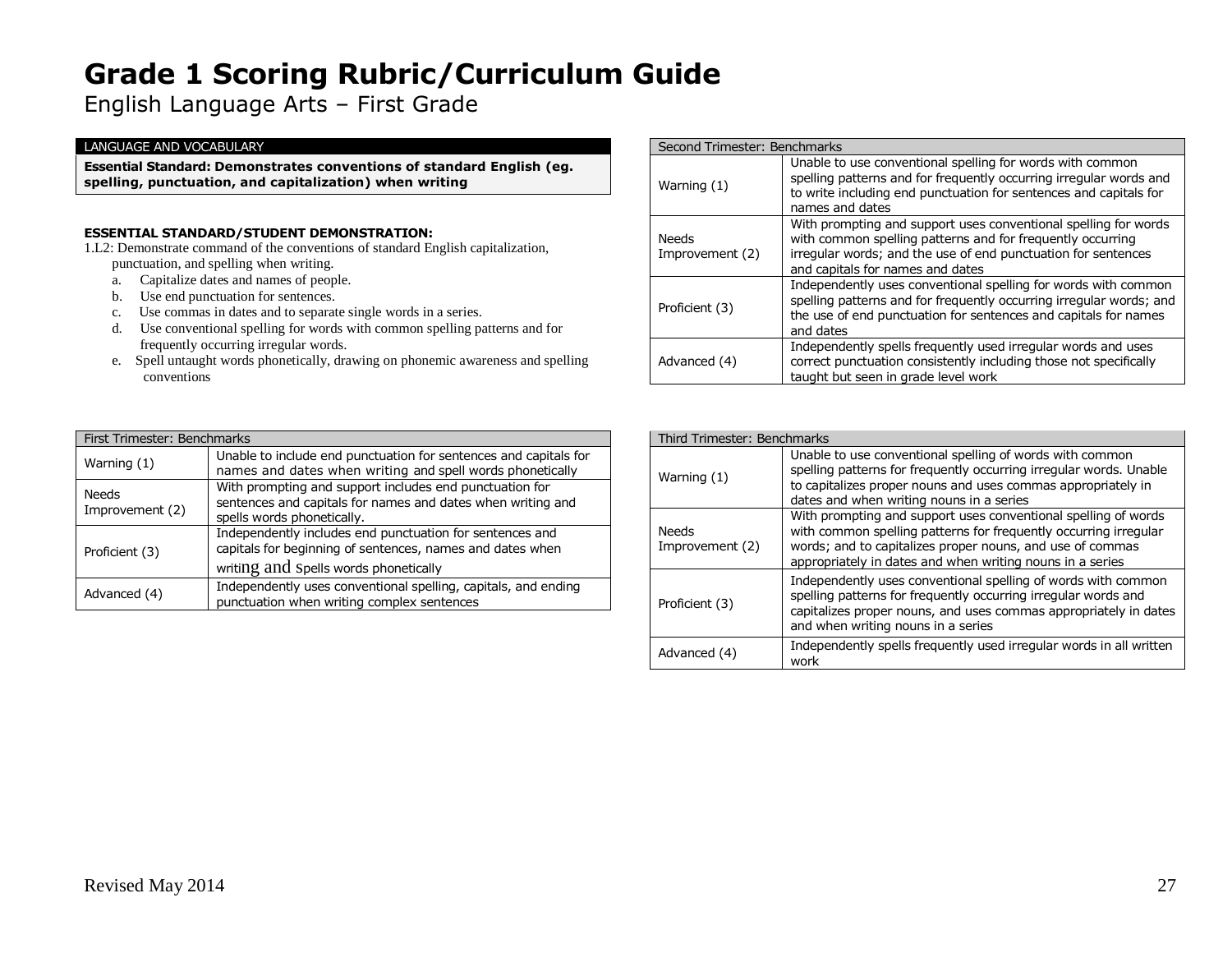English Language Arts – First Grade

#### LANGUAGE AND VOCABULARY

**Essential Standard: Uses strategies to determine the meaning of unknown or multiple meaning words and phrases**

#### **ESSENTIAL KNOWLEDGE OUTCOME:**

Students use standard English grammar and conventions of language when speaking and writing. Students acquire, understand, and use new and diverse vocabulary

#### **ESSENTIAL STANDARD/STUDENT DEMONSTRATION:**

- 1.L.4Determine or clarify the meaning of unknown and multiple-meaning words and phrases based on *grade 1 reading and content*, choosing flexibly from an array of strategies.
	- a. Use sentence-level context as a clue to the meaning of a word or phrase.
	- b. Use frequently occurring affixes as a clue to the meaning of a word.
	- c. Identify frequently occurring root words (e.g., *look*) and their inflectional forms (e.g., *looks, looked, looking*).

| First Trimester: Benchmarks     |                                                                                         |
|---------------------------------|-----------------------------------------------------------------------------------------|
| Warning $(1)$                   | Unable to use sentence context clues to uncover meaning                                 |
| <b>Needs</b><br>Improvement (2) | With prompting and support uses sentence context clues to<br>uncover meaning            |
| Proficient (3)                  | Independently uses sentence context clues to uncover meaning<br>of unknown words        |
| Advanced (4)                    | In addition to context clues, understands the relationship of<br>affixes and base words |

| Second Trimester: Benchmarks |                                                                                                                                                                  |
|------------------------------|------------------------------------------------------------------------------------------------------------------------------------------------------------------|
| Warning (1)                  | Unable to use frequently occurring affixes to determine the<br>meaning of words. Unable to use context clues to determine the<br>meaning of a word               |
| Needs<br>Improvement (2)     | With prompting and support uses frequently occurring affixes to<br>determine the meaning of words and to use context clues to<br>determine the meaning of a word |
| Proficient (3)               | Independently uses frequently occurring affixes to determine the<br>meaning of words and uses context clues to determine the<br>meaning of a word                |
| Advanced (4)                 | Explains how affixes are related to the meaning of the root word.<br>Applies knowledge to untaught words                                                         |

| Third Trimester: Benchmarks     |                                                                                                                                                                  |  |
|---------------------------------|------------------------------------------------------------------------------------------------------------------------------------------------------------------|--|
| Warning $(1)$                   | Unable to use context clues to determine the meaning of a word.<br>Unable to identify frequently used root words and their<br>inflectional endings               |  |
| <b>Needs</b><br>Improvement (2) | With prompting and support uses context clues to determine the<br>meaning of a word and to identify frequently used root words and<br>their inflectional endings |  |
| Proficient (3)                  | Independently uses context clues to determine the meaning of a<br>word and identifies frequently used root words and their<br>inflectional endings               |  |
| Advanced (4)                    | Independently understands complex words with affixes and<br>applies prior knowledge and context to determine word meaning                                        |  |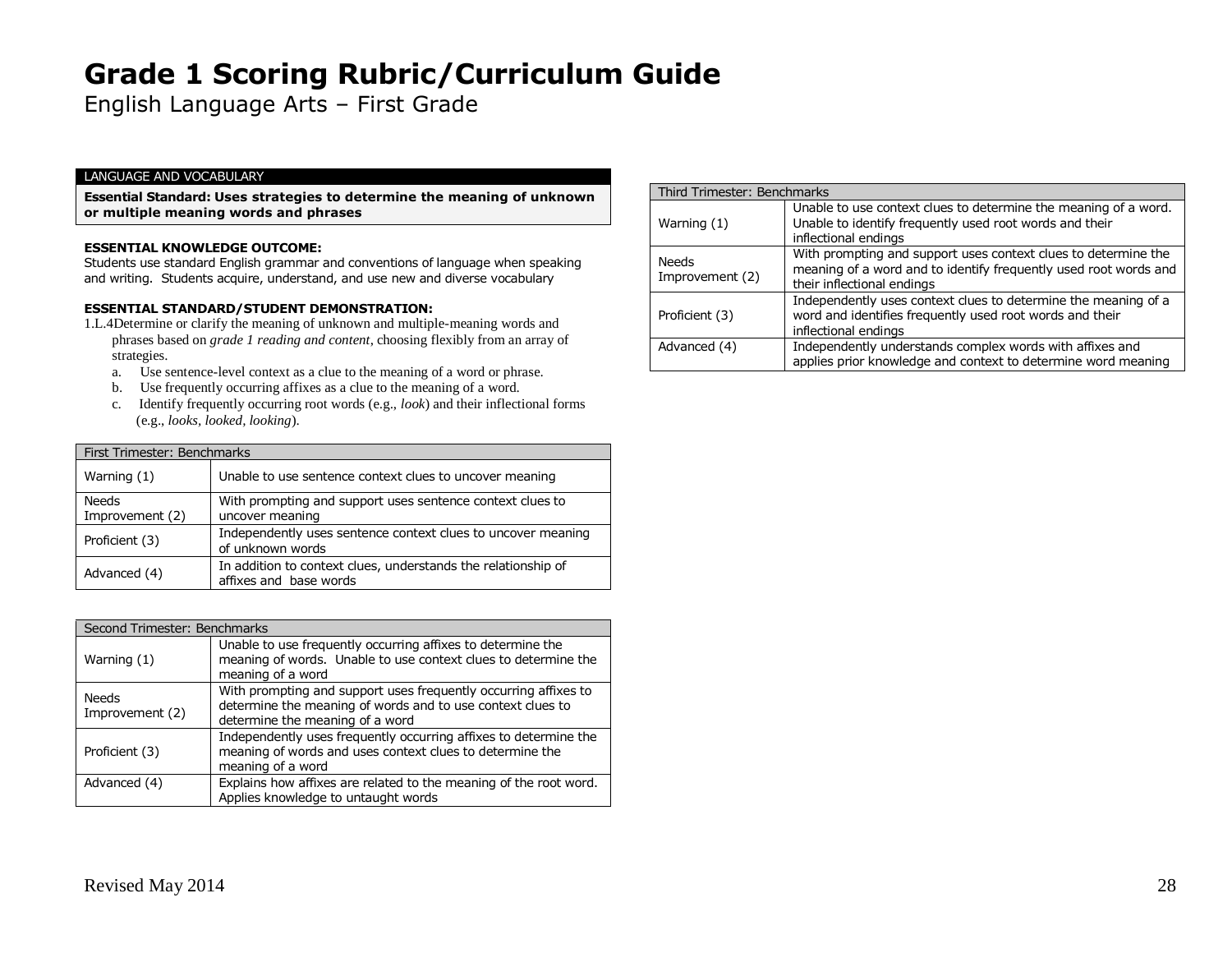English Language Arts – First Grade

#### LANGUAGE AND VOCABULARY

**Essential Standard: Demonstrates understanding of word relationships and meanings**

#### **ESSENTIAL KNOWLEDGE OUTCOME:**

Students use standard English grammar and conventions of language when speaking and writing. Students acquire, understand, and use new and diverse vocabulary

#### **ESSENTIAL STANDARD/STUDENT DEMONSTRATION:**

- 1.L 5: With guidance and support from adults, demonstrate understanding of word relationships and nuances in word meanings.
	- a. Sort words into categories (e.g., colors, clothing) to gain a sense of the concepts the categories represent.
	- b. Define words by category and by one or more key attributes (e.g., a duck is a bird that swims; a tiger is a large cat with stripes).
	- c, Identify real-life connections between words and their use (e.g., note places at home that are cozy).
	- d. Distinguish shades of meaning among verbs differing in manner (e.g., look, peek,

glance, stare, glare, scowl) and adjectives differing in intensity (e.g., large, gigantic) by defining or choosing them or by acting out the meanings.

1.L6: Use words and phrases acquired through conversations, reading and being read to, and responding to texts, including using frequently occurring conjunctions to signal simple relationships (e.g., because).

| First Trimester: Benchmarks |                                                                               |  |
|-----------------------------|-------------------------------------------------------------------------------|--|
| Warning $(1)$               | Unable to sort words into categories                                          |  |
| Needs<br>Improvement (2)    | With prompting and support sorts words into categories                        |  |
| Proficient (3)              | Independently sorts words into categories and defines words by<br>attributes  |  |
| Advanced (4)                | Independently identifies real-life connections between words and<br>their use |  |

| Second Trimester: Benchmarks    |                                                                             |  |
|---------------------------------|-----------------------------------------------------------------------------|--|
| Warning $(1)$                   | Unable to define words by attributes                                        |  |
| <b>Needs</b><br>Improvement (2) | With prompting and support defines words by attributes                      |  |
| Proficient (3)                  | Independently defines words by attributes and elaborates with<br>details    |  |
| Advanced (4)                    | Independently distinguishes shades of meaning among verbs and<br>adjectives |  |

| Third Trimester: Benchmarks |                                                                                                                                                       |  |
|-----------------------------|-------------------------------------------------------------------------------------------------------------------------------------------------------|--|
| Warning (1)                 | Unable to use vocabulary in real life connections and<br>distinguish shades of meaning among verbs and adjectives                                     |  |
| Needs<br>Improvement (2)    | With prompting and support uses vocabulary in real life<br>connections to distinguish shades of meaning among verbs and<br>adjectives                 |  |
| Proficient (3)              | Independently uses vocabulary in real life connections and<br>distinguishes shades of meaning among verbs, adjectives and<br>elaborates with details. |  |
| Advanced (4)                | Independently uses conjunctions to explain and expand thoughts<br>to support ideas.                                                                   |  |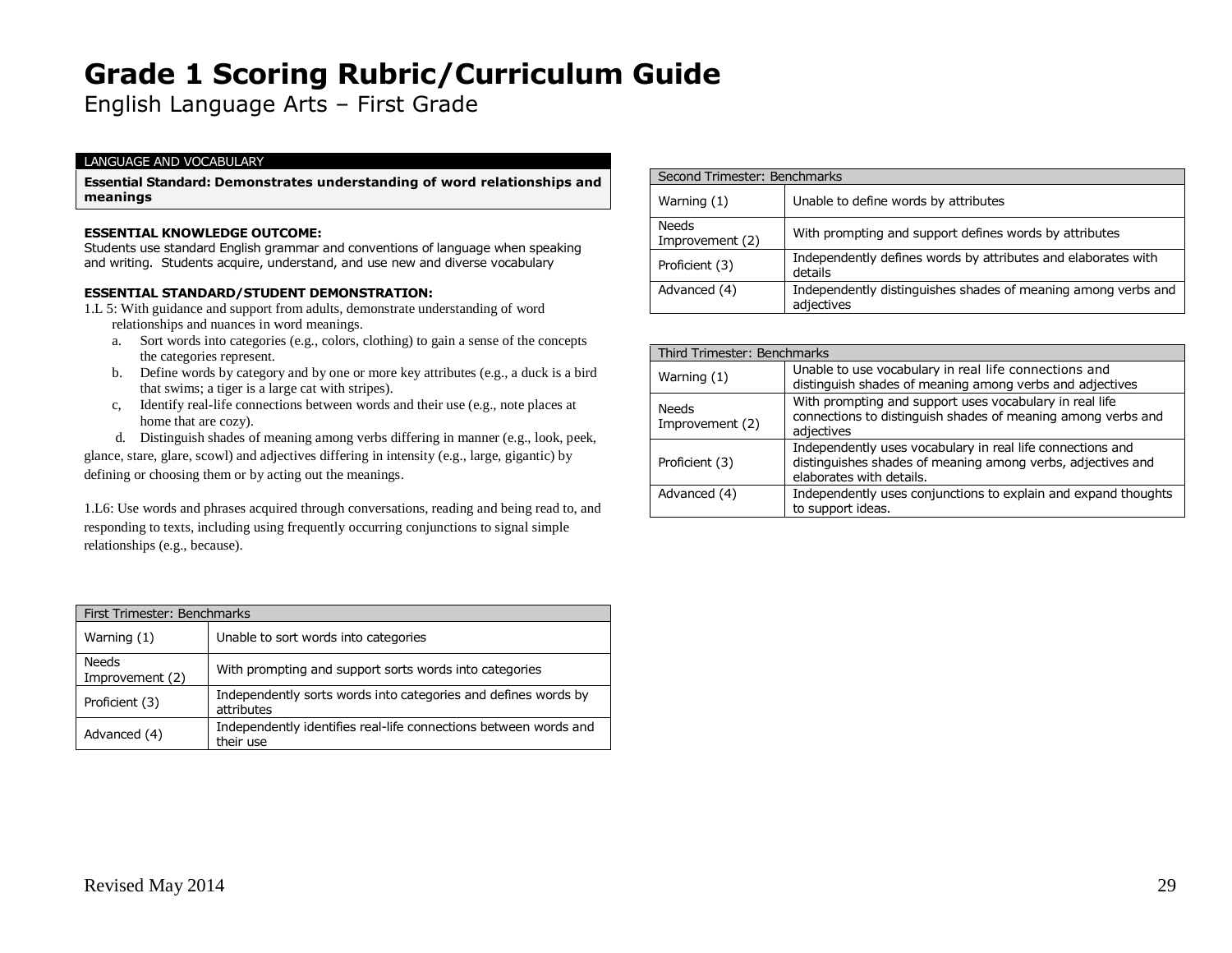English Language Arts – First Grade